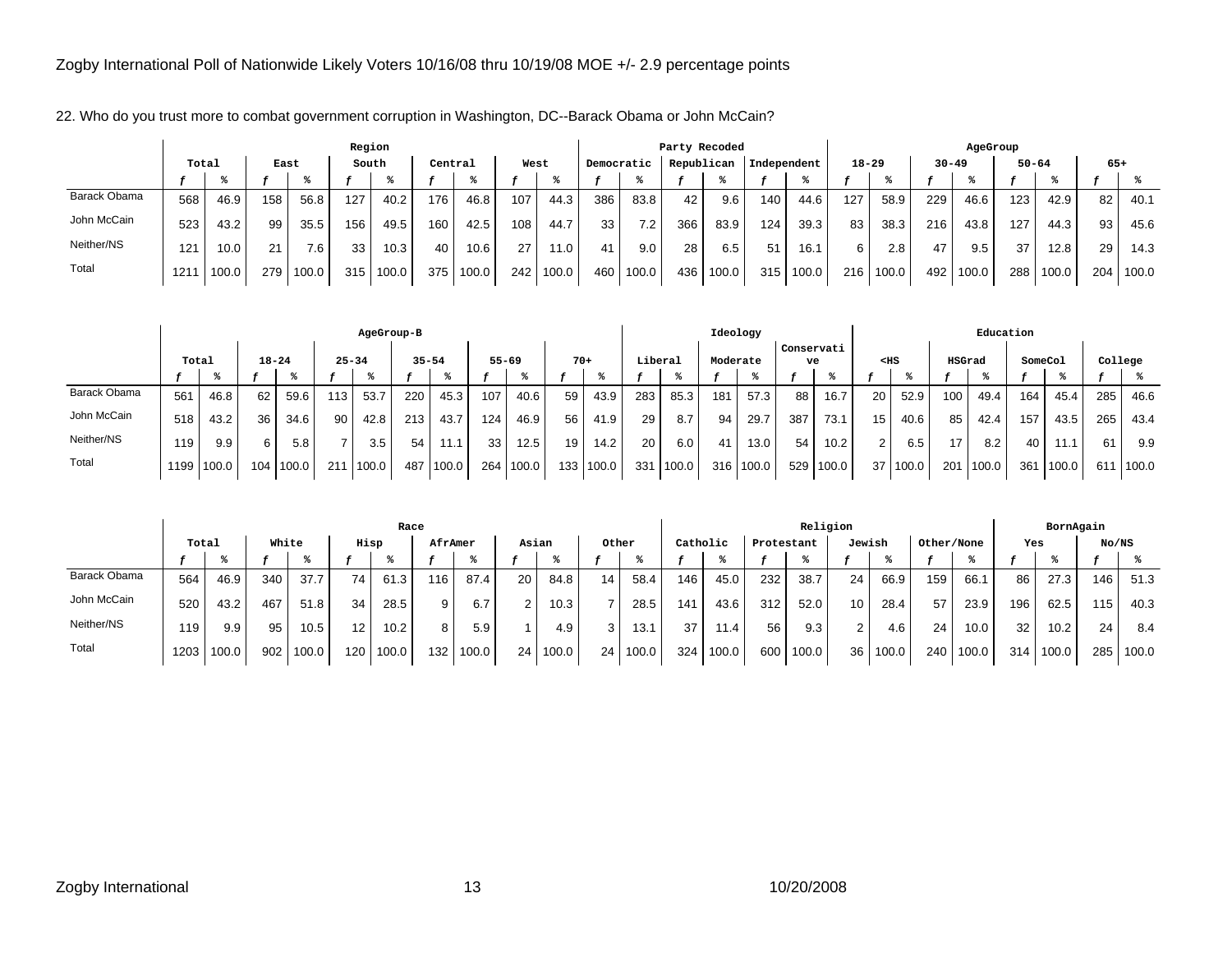|              |       |       | Gender |       |        |       |     | Family ever in Armed<br>Forces |       |       |     | NASCAR fan |       |       |     | Investor class |       |       |     | Union |       |       |
|--------------|-------|-------|--------|-------|--------|-------|-----|--------------------------------|-------|-------|-----|------------|-------|-------|-----|----------------|-------|-------|-----|-------|-------|-------|
|              | Total |       | Male   |       | Female |       | Yes |                                | No/NS |       | Yes |            | No/NS |       | Yes |                | No/NS |       | Yes |       | No/NS |       |
|              |       |       |        |       |        |       |     |                                |       |       |     |            |       |       |     |                |       |       |     |       |       |       |
| Barack Obama | 564   | 46.8  | 261    | 44.2  | 303    | 49.2  | 222 | 40.6                           | 344   | 52.0  | 89  | 39.9       | 477   | 48.4  | 251 | 42.7           | 314   | 50.7  | 149 | 55.9  | 417   | 44.2  |
| John McCain  | 522   | 43.3  | 274    | 46.3  | 249    | 40.4  | 261 | 47.6                           | 262   | 39.6  | 112 | 50.2       | 410   | 41.6  | 287 | 48.8           | 235   | 38.0  | 92  | 34.6  | 431   | 45.7  |
| Neither/NS   | 121   | 10.0  | 57     | 9.6   | 64     | 10.4  | 65  | 11.9                           | 55    | 8.4   | 22  | 9.9        | 98    | 10.0  | 50  | 8.6            | 70    | 1.3   | 25  | 9.5   | 95    | 10.1  |
| Total        | 1207  | 100.0 | 591    | 100.0 | 616    | 100.0 | 548 | 100.0                          | 661   | 100.0 | 224 | 100.0      | 986   | 100.0 | 589 | 100.0          | 619   | 100.0 | 266 | 100.0 | 943   | 100.0 |

22. Who do you trust more to combat government corruption in Washington, DC--Barack Obama or John McCain?

|              |       |       |     |         |           |       | Income    |       |          |       |           |       |          |       |         |       |        | Status |       |       |       |       |
|--------------|-------|-------|-----|---------|-----------|-------|-----------|-------|----------|-------|-----------|-------|----------|-------|---------|-------|--------|--------|-------|-------|-------|-------|
|              | Total |       |     | < \$25K | $$25-35K$ |       | $$35-50K$ |       | \$50-75K |       | \$75-100K |       | $$100K+$ |       | Married |       | Single |        | D/W/S |       | Civil | union |
|              |       |       |     |         |           |       |           |       |          |       |           |       |          |       |         |       |        |        |       |       |       |       |
| Barack Obama | 525   | 47.6  | 71  | 58.9    | 63        | 57.6  | 85        | 48.7  | 100      | 42.3  | 69        | 40.1  | 137      | 47.3  | 323     | 40.2  | 136    | 65.0   | 85    | 49.7  | 22    | 92.8  |
| John McCain  | 472   | 42.8  | 41  | 34.2    | 39        | 35.6  | 69        | 39.8  | 106      | 44.9  | 87        | 50.6  | 129      | 44.7  | 396     | 49.3  | 58     | 27.9   | 66    | 38.7  |       | 1.9   |
| Neither/NS   | 105   | 9.6   | 8   | 6.8     |           | 6.8   | 20        | 11.6  | 30       | 12.8  | 16        | 9.3   | 23       | 8.0   | 85      | 10.5  | 15     |        | 20    | 11.6  |       | 5.2   |
| Total        | 1102. | 100.0 | 120 | 100.0   | 110       | 100.0 | 174       | 100.0 | 236      | 100.0 | 172       | 100.0 | 289      | 100.0 | 804     | 100.0 | 209    | 100.0  | 171   | 100.0 | 24    | 100.0 |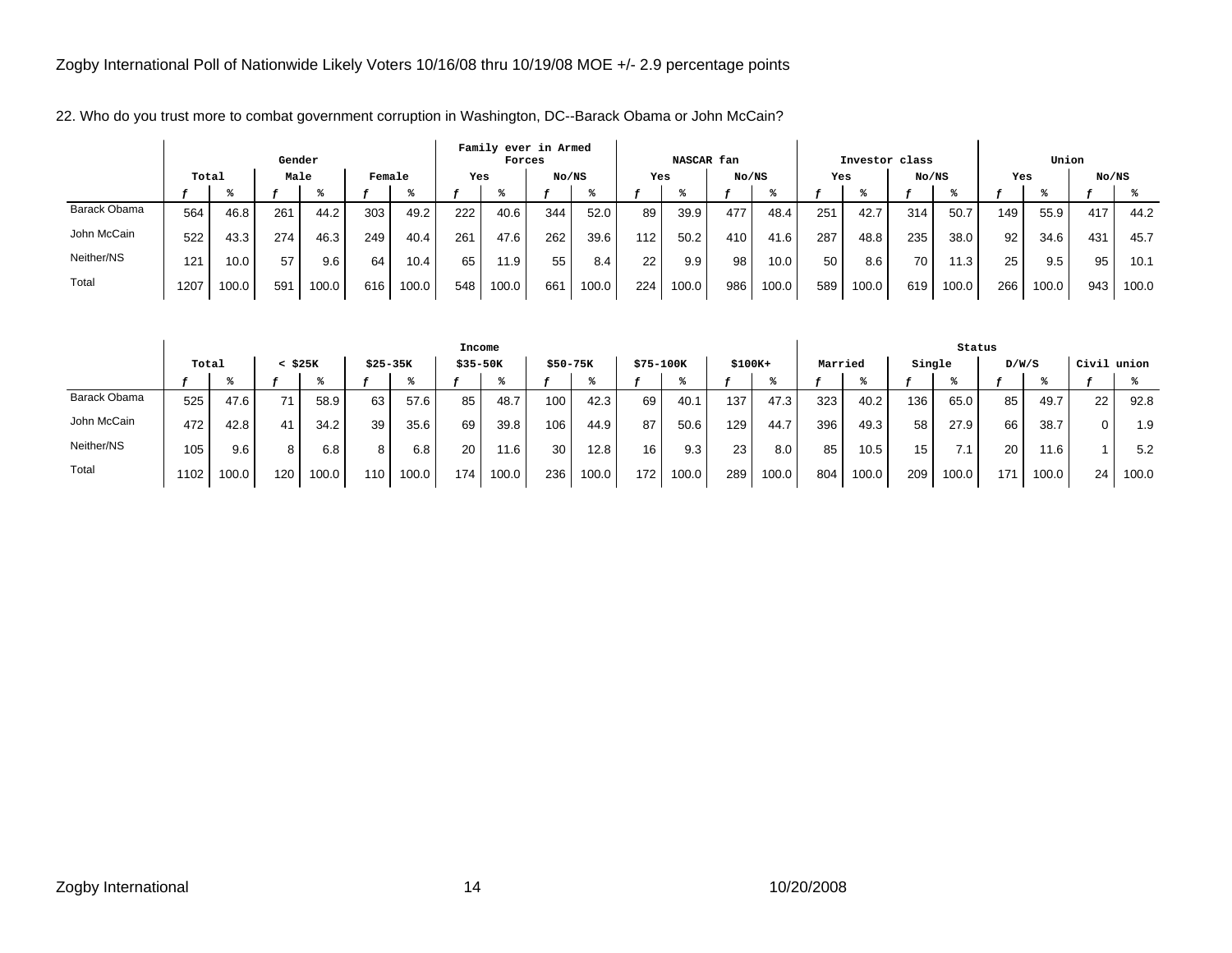|             |       |       |       |       | Region |       |         |       |      |       |            |       |                 | Party Recoded |             |       |           |       |           | AgeGroup |           |       |       |       |
|-------------|-------|-------|-------|-------|--------|-------|---------|-------|------|-------|------------|-------|-----------------|---------------|-------------|-------|-----------|-------|-----------|----------|-----------|-------|-------|-------|
|             | Total |       | East  |       |        | South | Central |       | West |       | Democratic |       |                 | Republican    | Independent |       | $18 - 29$ |       | $30 - 49$ |          | $50 - 64$ |       | $65+$ |       |
|             |       |       |       |       |        |       |         |       |      |       |            |       |                 |               |             |       |           |       |           |          |           |       |       |       |
| Joe Biden   | 567   | 46.8  | 162   | 58.3  | 123    | 39.0  | 177     | 47.1  | 105  | 43.3  | 378        | 82.2  | 34 <sub>1</sub> | 7.8           | 155         | 49.2  | 118       | 54.8  | 231       | 47.1     | 125       | 43.3  | 88    | 43.0  |
| Sarah Palin | 542   | 44.7  | 94    | 33.7  | 165    | 52.5  | 168     | 44.8  | 114  | 47.2  | 46         | 10.0  | 370             | 84.9          | 125         | 39.8  | 89        | 41.3  | 220       | 44.9     | 136       | 47.3  | 90    | 44.1  |
| Neither/NS  | 102   | 8.4   | 22    | 8.0   | 27     | 8.5   | 30      | 8.1   | 23   | 9.4   | 36         | 7.8   | 32              | 7.2           | 35          | 11.0  | 8         | 3.9   | 40        | 8.1      | 27        | 9.4   | 26    | 12.8  |
| Total       | 121   | 100.0 | 279 l | 100.0 | 315    | 100.0 | 375     | 100.0 | 242  | 100.0 | 460        | 100.0 | 436             | 100.0         | 315         | 100.0 | 216       | 100.0 | 492       | 100.0    | 288       | 100.0 | 204   | 100.0 |

23. Who do you trust more to combat government corruption in Washington, DC--Joe Biden or Sarah Palin?

|             |                    |            |    |           |           | AgeGroup-B |           |       |           |       |       |       |                 |       |          | Ideology  |                  |                  |                 |       |        | Education |         |       |     |         |
|-------------|--------------------|------------|----|-----------|-----------|------------|-----------|-------|-----------|-------|-------|-------|-----------------|-------|----------|-----------|------------------|------------------|-----------------|-------|--------|-----------|---------|-------|-----|---------|
|             | $18 - 24$<br>Total |            |    |           | $25 - 34$ |            | $35 - 54$ |       | $55 - 69$ |       | $70+$ |       | Liberal         |       | Moderate |           | Conservati<br>ve |                  | $<$ HS          |       | HSGrad |           | SomeCol |       |     | College |
|             |                    |            |    |           |           |            |           |       |           |       |       |       |                 |       |          |           |                  |                  |                 |       |        |           |         |       |     |         |
| Joe Biden   | 562                | 46.9       | 52 | 50.2      | 120       | 56.8       | 215       | 44.3  | 113       | 43.0  | 61    | 45.6  | 282             | 85.0  | 182      | 57.7      | 88               | 16.7             | 17              | 44.6  | 98     | 48.7      | 162     | 44.9  | 291 | 47.6    |
| Sarah Palin | 536                | 44.7       | 43 | 41.7      | 85        | 40.1       | 229       | 47.1  | 127       | 48.1  | 51    | 38.6  | 34              | 10.2  | 91       | 28.9      | 401              | 75.8             | 15              | 40.0  | 90     | 44.5      | 168     | 46.5  | 269 | 44.1    |
| Neither/NS  | 102                | 8.5        | 8  | 8.1       |           |            | 42        | 8.6   | 23        | 8.9   | 21    | 15.8  | 16 <sub>1</sub> | 4.8   | 42       | 13.4      | 40               | 7.5 <sub>1</sub> | 6               | 15.4  | 14     | 6.9       | 31      | 8.6   | 51  | 8.3     |
| Total       |                    | 1199 100.0 |    | 104 100.0 | 211       | 100.0      | 487       | 100.0 | 264       | 100.0 | 133   | 100.0 | 331             | 100.0 |          | 316 100.0 | 529              | 100.0            | 37 <sup>1</sup> | 100.0 | 201    | 100.0     | 361     | 100.0 | 611 | 100.0   |

|             |       |       |       |       |                 | Race            |         |       |       |       |       |       |          |       |            | Religion         |                 |       |            |       |     | BornAgain |       |       |
|-------------|-------|-------|-------|-------|-----------------|-----------------|---------|-------|-------|-------|-------|-------|----------|-------|------------|------------------|-----------------|-------|------------|-------|-----|-----------|-------|-------|
|             | Total |       | White |       | Hisp            |                 | AfrAmer |       | Asian |       | Other |       | Catholic |       | Protestant |                  | Jewish          |       | Other/None |       | Yes |           | No/NS |       |
|             |       |       |       |       |                 |                 |         |       |       |       |       |       |          |       |            |                  |                 |       |            |       |     |           |       |       |
| Joe Biden   | 563   | 46.8  | 360   | 39.8  | 64              | 53 <sub>0</sub> | 112     | 84.8  | 14    | 57.2  | 14.   | 58.7  | 153      | 47.1  | 230        | 38.3             | 26              | 72.1  | 151        | 62.8  | 80  | 25.6      | 150   | 52.5  |
| Sarah Palin | 539   | 44.8  | 472   | 52.3  | 45              | 37.4            | 12      | 9.2   | C     | 10.3  |       | 28.5  | 144      | 44.5  | 323        | 53.8             | 8               | 23.2  | 65         | 27.2  | 211 | 67.       |       | 39.1  |
| Neither/NS  | 101   | 8.4   | 71    | 7.8   | 12 <sup>°</sup> | 9.6             | 8       | 6.0   | 8     | 32.4  | 3     | 12.8  | 27       | 8.5   | 47         | 7.9 <sub>1</sub> | $\mathcal{L}$   | 4.7   | 24         | 10.0  | 23  | 7.3       | 24    | 8.5   |
| Total       | 1203  | 100.0 | 902   | 100.0 | 120             | 100.0           | 132     | 100.0 | 24 I  | 100.0 | 24    | 100.0 | 324      | 100.0 | 600        | 100.0            | 36 <sub>1</sub> | 100.0 | 240        | 100.0 | 314 | 100.0     | 285   | 100.0 |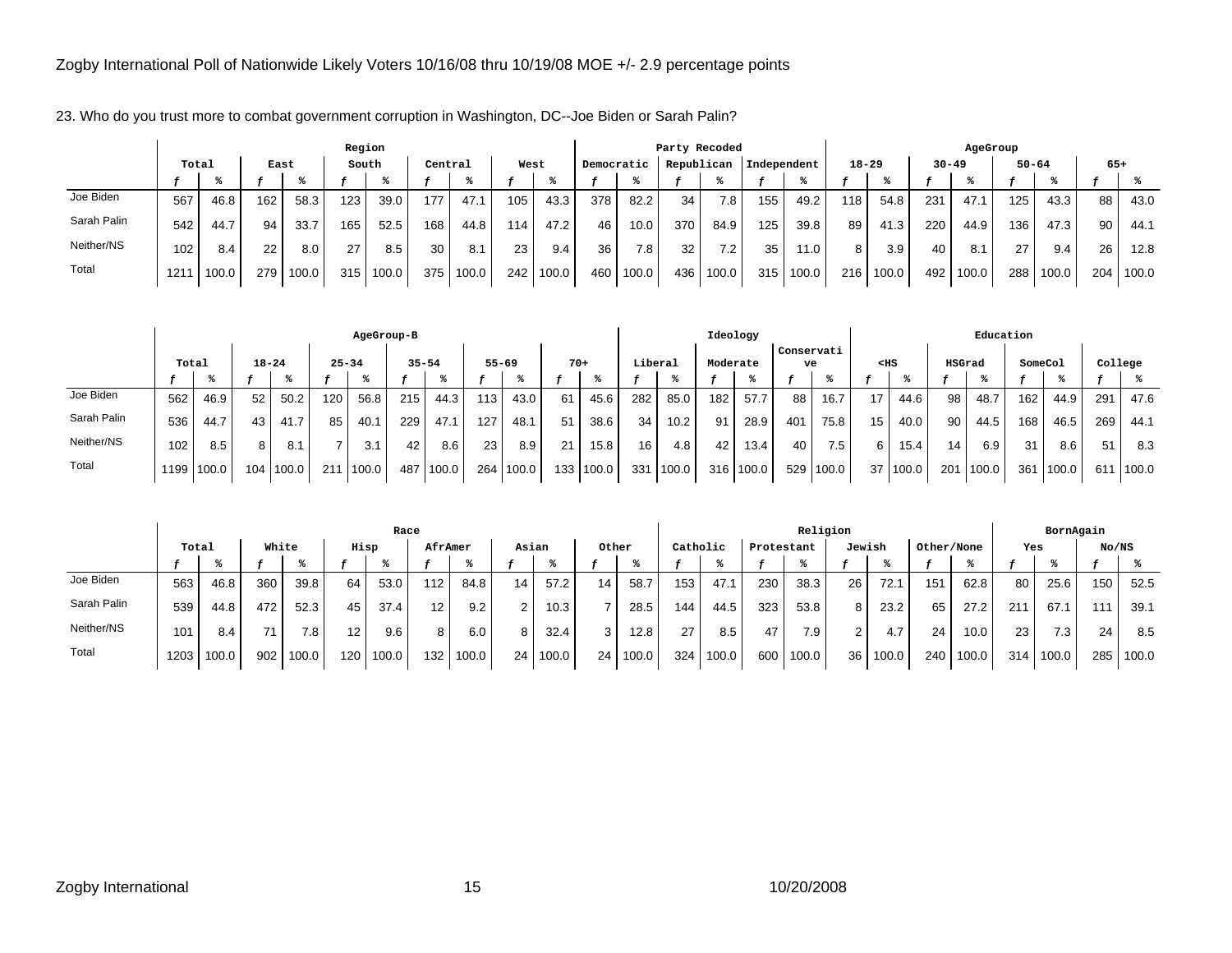|             |       |       | Gender |       |        |       |     | Family ever in Armed<br>Forces |       |       |     | NASCAR fan |       |       |     | Investor class |       |       |     | Union |                 |       |
|-------------|-------|-------|--------|-------|--------|-------|-----|--------------------------------|-------|-------|-----|------------|-------|-------|-----|----------------|-------|-------|-----|-------|-----------------|-------|
|             | Total |       | Male   |       | Female |       | Yes |                                | No/NS |       | Yes |            | No/NS |       | Yes |                | No/NS |       | Yes |       | No/NS           |       |
|             |       |       |        |       |        |       |     |                                |       |       |     |            |       |       |     |                |       |       |     |       |                 |       |
| Joe Biden   | 564   | 46.7  | 264    | 44.7  | 299    | 48.6  | 233 | 42.5                           | 333   | 50.3  | 92  | 40.9       | 474   | 48.1  | 239 | 40.7           | 324   | 52.4  | 155 | 58.4  | 410             | 43.4  |
| Sarah Palin | 541   | 44.8  | 278    | 47.1  | 263    | 42.7  | 272 | 49.6                           | 270   | 40.8  | 108 | 48.1       | 434   | 44.0  | 298 | 50.6           | 243   | 39.3  | 90  | 34.0  | 45 <sup>°</sup> | 47.9  |
| Neither/NS  | 102   | 8.5   | 49     | 8.2   | 54     | 8.7   | 43  | 7.9                            | 59    | 8.9   | 25  | 11.0       | 78    | 7.9.  | 51  | 8.7            | 51    | 8.3   | 20  | 7.6   | 82              | 8.7   |
| Total       | 1207  | 100.0 | 59'    | 100.0 | 616    | 100.0 | 548 | 100.0                          | 661   | 100.0 | 224 | 100.0      | 986   | 100.0 | 589 | 100.0          | 619   | 100.0 | 266 | 100.0 | 943             | 100.0 |

23. Who do you trust more to combat government corruption in Washington, DC--Joe Biden or Sarah Palin?

|             |       |       |     |       |           |       | Income   |       |          |       |           |       |          |       |         |       |        | Status |       |       |             |       |
|-------------|-------|-------|-----|-------|-----------|-------|----------|-------|----------|-------|-----------|-------|----------|-------|---------|-------|--------|--------|-------|-------|-------------|-------|
|             | Total |       |     | \$25K | $$25-35K$ |       | \$35-50K |       | \$50-75K |       | \$75-100K |       | $$100K+$ |       | Married |       | Single |        | D/W/S |       | Civil union |       |
|             |       |       |     |       |           |       |          |       |          |       |           |       |          |       |         |       |        |        |       |       |             |       |
| Joe Biden   | 523   | 47.5  | 67  | 55.8  | 61        | 55.2  | 87       | 50.0  | 102      | 43.4  | 70        | 40.5  | 136      | 47.0  | 322     | 40.0  | 136    | 65.3   | 87    | 50.6  | 20          | 85.1  |
| Sarah Palin | 490   | 44.5  | 45  | 37.6  | 45        | 41.2  | 68       | 39.2  | 109      | 46.0  | 96        | 55.6  | 127      | 43.9  | 414     | 51.5  | 57     | 27.7   | 69    | 40.5  | 0           | 1.9   |
| Neither/NS  | 89    | 8.0   |     | 6.6   |           | 3.7   | 19       | 10.8  | 25       | 10.6  |           | 3.8   | 26       | 9.1   | 68      | 8.5   | 16     | 7.6    | 15    | 8.9   |             | 13.0  |
| Total       | 102   | 100.0 | 120 | 100.0 | 110       | 100.0 | 174      | 100.0 | 236      | 100.0 | 172       | 100.0 | 289      | 100.0 | 804     | 100.0 | 209    | 100.0  | 171   | 100.0 | 24          | 100.0 |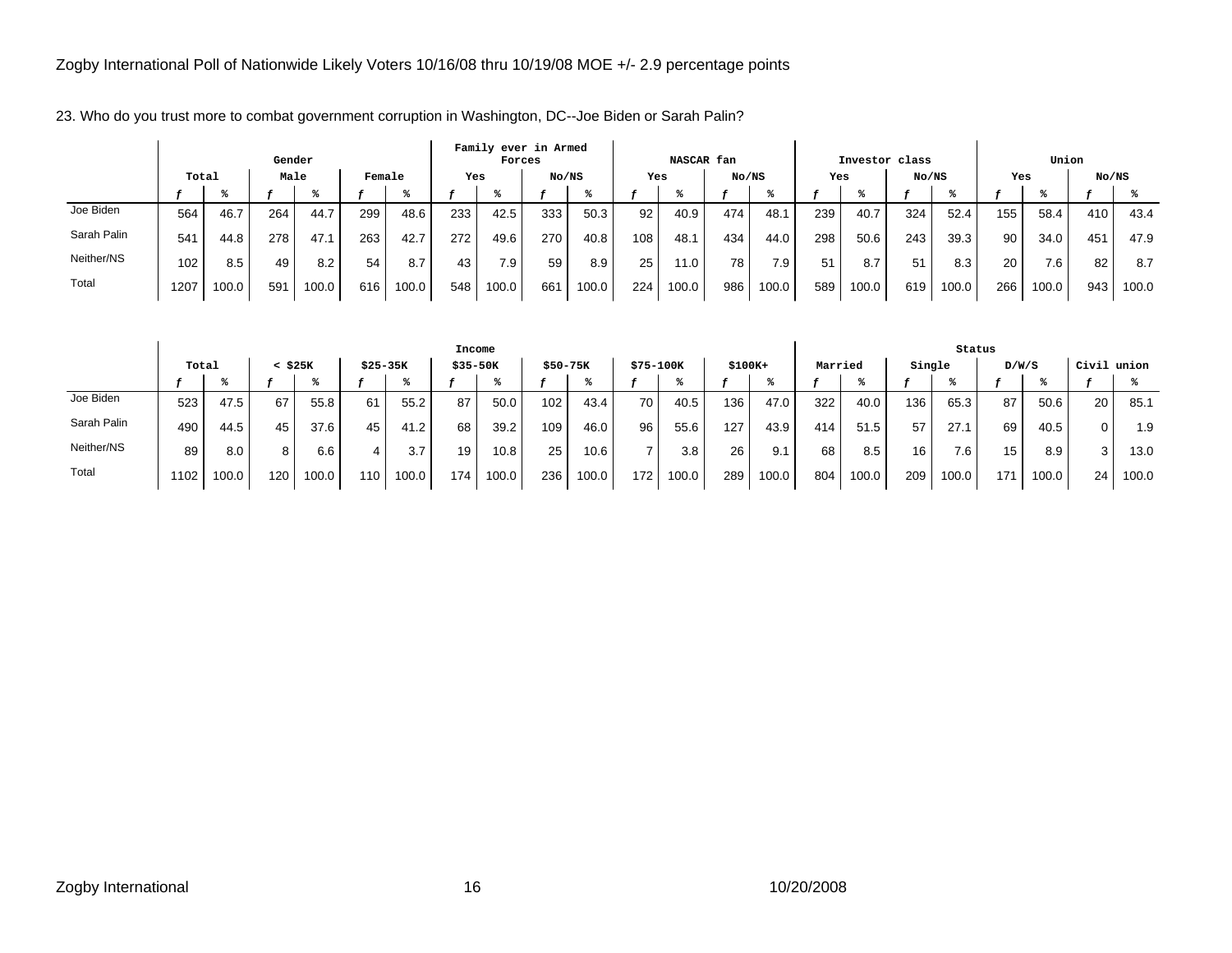24. Who do you trust more to combat government corruption in Washington DC-Democrats or Republicans?

|             |       |       |      |       | Region |       |         |       |      |       |            |       |     | Party Recoded |     |             |           |       |           | AgeGroup |           |       |       |       |
|-------------|-------|-------|------|-------|--------|-------|---------|-------|------|-------|------------|-------|-----|---------------|-----|-------------|-----------|-------|-----------|----------|-----------|-------|-------|-------|
|             | Total |       | East |       | South  |       | Central |       | West |       | Democratic |       |     | Republican    |     | Independent | $18 - 29$ |       | $30 - 49$ |          | $50 - 64$ |       | $65+$ |       |
|             |       |       |      |       |        |       |         |       |      |       |            |       |     |               |     |             |           |       |           |          |           |       |       |       |
| Democrats   | 533   | 44.0  | 150  | 53.8  | 122    | 38.6  | 164     | 43.7  | 98   | 40.4  | 376        | 81.6  | 30  | 7.0           | 127 | 40.5        | 115       | 53.2  | 215       | 43.7     | 122       | 42.3  | 77    | 37.8  |
| Republicans | 450   | 37.2  | 79   | 28.5  | 131    | 41.5  | 145     | 38.6  | 95   | 39.3  | 25         | 5.3   | 344 | 78.9          | 82  | 25.9        | 82        | 38.0  | 175       | 35.6     | 107       | 37.2  | 83    | 40.7  |
| Neither/NS  | 228   | 18.8  | 49   | 17.8  | 62     | 19.8  | 67      | 17.7  | 49   | 20.3  | 60         | 13.0  | 62  | 14.2          | 106 | 33.6        | 19        | 8.9   | 102       | 20.8     | 59        | 20.5  | 44    | 21.5  |
| Total       | 121   | 100.0 | 279  | 100.0 | 315    | 100.0 | 375     | 100.0 | 242  | 100.0 | 460        | 100.0 | 436 | 100.0         | 315 | 100.0       | 216       | 100.0 | 492       | 100.0    | 288       | 100.0 | 204   | 100.0 |

|             |                    |            |     |       |           | AgeGroup-B |           |       |     |           |       |       |         |       | Ideology |       |                  |       |        |       |        | Education |         |       |         |       |
|-------------|--------------------|------------|-----|-------|-----------|------------|-----------|-------|-----|-----------|-------|-------|---------|-------|----------|-------|------------------|-------|--------|-------|--------|-----------|---------|-------|---------|-------|
|             | Total<br>$18 - 24$ |            |     |       | $25 - 34$ |            | $35 - 54$ |       |     | $55 - 69$ | $70+$ |       | Liberal |       | Moderate |       | Conservati<br>ve |       | $<$ HS |       | HSGrad |           | SomeCol |       | College |       |
|             |                    |            |     |       |           |            |           |       |     |           |       |       |         |       |          |       |                  |       |        |       |        |           |         |       |         |       |
| Democrats   | 528                | 44.0       | 57  | 55.1  | 109       | 51.8       | 200       | 41.0  | 107 | 40.6      | 55    | 41.0  | 272     | 82.2  | 164      | 52.0  | 82               | 15.5  | 21     | 56.3  | 95     | 47.3      | 155     | 43.0  | 262     | 42.9  |
| Republicans | 447                | 37.3       | 36  | 34.6  | 78        | 37.0       | 181       | 37.2  | 102 | 38.8      | 49    | 36.8  | 19      | 5.7   | 65       | 20.5  | 356              | 67.3  | 12     | 33.2  | 72     | 35.7      | 145     | 40.2  | 221     | 36.2  |
| Neither/NS  | 224                | 18.7       | 11  | 10.3  | 24        | 11.2       | 106       | 21.7  | 54  | 20.6      | 30    | 22.2  | 40      | 12.0  | 87       | 27.5  | 91               | 17.1  |        | 10.5  | 34     | 17.0      | 61      | 16.8  | 128     | 21.0  |
| Total       |                    | 1199 100.0 | 104 | 100.0 | 211       | 1100.0     | 487       | 100.0 | 264 | 100.0     | 133   | 100.0 | 331     | 100.0 | 316      | 100.0 | 529 <sub>1</sub> | 100.0 | 37     | 100.0 | 201    | 100.0     | 361     | 100.0 | 611     | 100.0 |

|             |       |       |       |                   |      | Race  |         |       |                 |       |       |       |          |       |            | Religion |                 |       |            |       |     | BornAgain |       |       |
|-------------|-------|-------|-------|-------------------|------|-------|---------|-------|-----------------|-------|-------|-------|----------|-------|------------|----------|-----------------|-------|------------|-------|-----|-----------|-------|-------|
|             | Total |       | White |                   | Hisp |       | AfrAmer |       | Asian           |       | Other |       | Catholic |       | Protestant |          | Jewish          |       | Other/None |       | Yes |           | No/NS |       |
|             |       |       |       |                   |      |       |         |       |                 |       |       |       |          |       |            |          |                 |       |            |       |     |           |       |       |
| Democrats   | 530   | 44.0  | 324   | 35.9              | 68   | 56.5  | 112     | 84.6  | 14              | 57.2  | 13    | 52.2  | 142      | 44.0  | 225        | 37.5     | 26              | 71.4  | 132        | 55.2  | 84  | 26.6      | 141   | 49.5  |
| Republicans | 447   | 37.2  | 399   | 44.2              | 31   | 26.1  | 9       | 6.8   | ົ               | 10.3  | 5     | 21.2  | 111      | 34.4  | 272        | 45.4     |                 | 18.1  | 59         | 24.7  | 181 | 57.5      | 91    | 31.9  |
| Neither/NS  | 226   | 18.8  | 180   | 19.9 <sub>1</sub> | 21   | 17.4  |         | 8.6   | 8               | 32.4  | 6     | 26.6  | 70       | 21.7  | 103        | 17.1     | 4               | 10.5  | 48         | 20.1  | 50  | 15.8      | 53    | 18.5  |
| Total       | 1203  | 100.0 | 902   | 100.0             | 120  | 100.0 | 132     | 100.0 | 24 <sub>1</sub> | 100.0 | 24    | 100.0 | 324      | 100.0 | 600        | 100.0    | 36 <sub>1</sub> | 100.0 | 240        | 100.0 | 314 | 100.0     | 285   | 100.0 |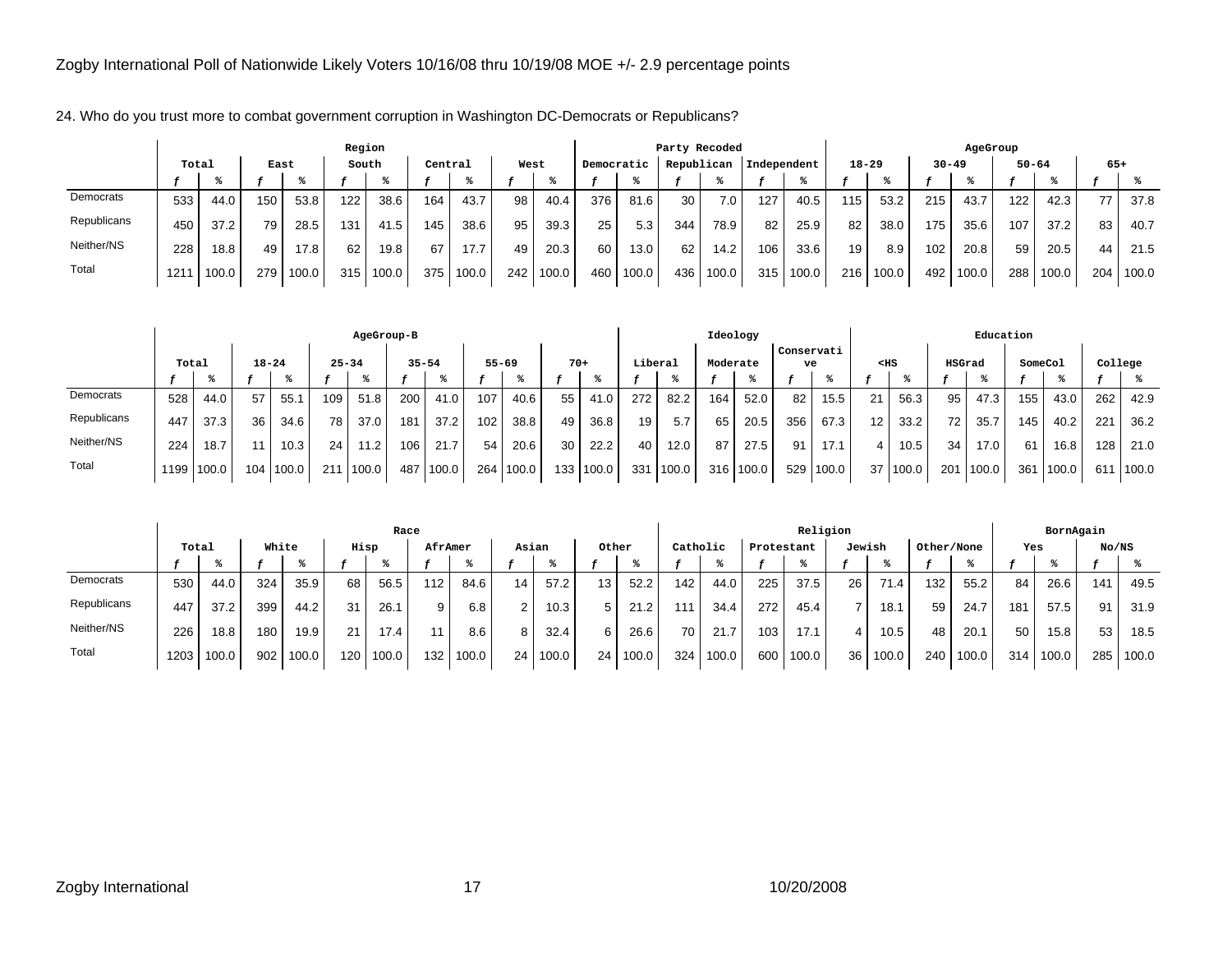|             |       |       | Gender |       |        |       |     | Family ever in Armed<br>Forces |       |       |     | NASCAR fan |       |       |     | Investor class |       |       |     | Union |       |       |
|-------------|-------|-------|--------|-------|--------|-------|-----|--------------------------------|-------|-------|-----|------------|-------|-------|-----|----------------|-------|-------|-----|-------|-------|-------|
|             | Total |       | Male   |       | Female |       | Yes |                                | No/NS |       | Yes |            | No/NS |       | Yes |                | No/NS |       | Yes |       | No/NS |       |
|             |       |       |        |       |        |       |     |                                |       |       |     |            |       |       |     |                |       |       |     |       |       |       |
| Democrats   | 530   | 43.9  | 249    | 42.7  | 281    | 45.7  | 215 | 39.1                           | 317   | 48.0  | 89  | 39.7       | 443   | 45.0  | 214 | 36.3           | 316   | 51.   | 136 | 51.1  | 395   | 41.9  |
| Republicans | 450   | 37.2  | 229    | 38.7  | 221    | 35.8  | 224 | 40.8                           | 226   | 34.2  | 91  | 40.5       | 359   | 36.4  | 246 | 41.8           | 204   | 32.9  | 76  | 28.6  | 374   | 39.7  |
| Neither/NS  | 227   | 18.8  | 114.   | 19.2  | 114    | 18.5  | 110 | 20.7                           | 118   | 17.8  | 44  | 19.8       | 183   | 18.6  | 129 | 21.9           | 99    | 15.9  | 54  | 20.3  | 174   | 18.4  |
| Total       | 1207  | 100.0 | 59'    | 100.0 | 616    | 100.0 | 548 | 100.0                          | 661   | 100.0 | 224 | 100.0      | 986   | 100.0 | 589 | 100.0          | 619   | 100.0 | 266 | 100.0 | 943   | 100.0 |

24. Who do you trust more to combat government corruption in Washington DC-Democrats or Republicans?

|             |       |       |     |       |           |       | Income   |       |           |       |           |       |          |       |         |                   |        | Status |       |       |       |       |
|-------------|-------|-------|-----|-------|-----------|-------|----------|-------|-----------|-------|-----------|-------|----------|-------|---------|-------------------|--------|--------|-------|-------|-------|-------|
|             | Total |       |     | \$25K | $$25-35K$ |       | \$35-50K |       | $$50-75K$ |       | \$75-100K |       | $$100K+$ |       | Married |                   | Single |        | D/W/S |       | Civil | union |
|             |       |       |     |       |           |       |          |       |           |       |           |       |          |       |         |                   |        |        |       |       |       |       |
| Democrats   | 489   | 44.4  | 67  | 55.5  | 60        | 54.3  | 82       | 47.1  | 95        | 40.3  | 62        | 35.8  | 124      | 42.7  | 301     | 37.5              | 127    | 60.9   | 81    | 47.3  | 22    | 92.6  |
| Republicans | 408   | 37.0  | 38  | 31.6  | 38        | 34.7  | 59       | 33.9  | 87        | 36.9  | 73        | 42.5  | 112      | 38.9  | 345     | 42.9              | 44     | 21.1   | 59    | 34.6  |       | 1.9   |
| Neither/NS  | 205   | 18.6  | 16  | 12.9  | 12.       | 11.0  | 33       | 19.0  | 54        | 22.9  | 37        | 21.6  | 53       | 18.4  | 158     | 19.6 <sub>1</sub> | 38     | 18.0   | 31    | 18.1  |       | 5.4   |
| Total       | 1102  | 100.0 | 120 | 100.0 | 110       | 100.0 | 174      | 100.0 | 236       | 100.0 | 172       | 100.0 | 289      | 100.0 | 804     | 100.0             | 209    | 100.0  | 171   | 100.0 | 24    | 100.0 |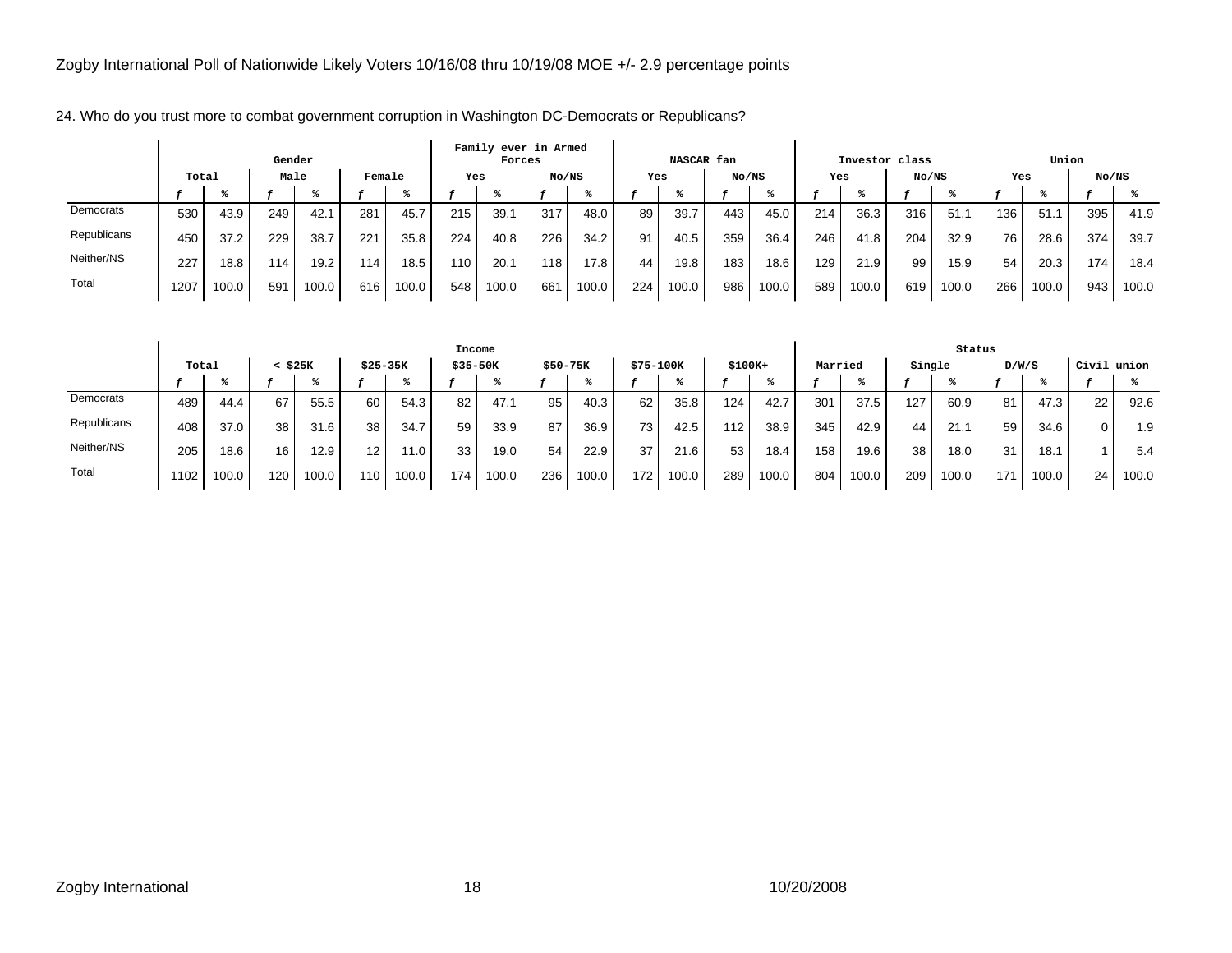25. In 2006, Democrats took control of Congress away from Republicans. Since then, do you think that Congress has become more corrupt, less corrupt, or has corruption remained about the same?

|                                           |       |       |                 |       | Region |       |         |       |      |       |            |       | Party Recoded |       |             |       |           |       |           | AgeGroup         |           |       |                 |       |
|-------------------------------------------|-------|-------|-----------------|-------|--------|-------|---------|-------|------|-------|------------|-------|---------------|-------|-------------|-------|-----------|-------|-----------|------------------|-----------|-------|-----------------|-------|
|                                           | Total |       | East            |       | South  |       | Central |       | West |       | Democratic |       | Republican    |       | Independent |       | $18 - 29$ |       | $30 - 49$ |                  | $50 - 64$ |       | $65+$           |       |
|                                           |       |       |                 |       |        |       |         |       |      |       |            |       |               |       |             |       |           |       |           |                  |           |       |                 |       |
| More corrupt                              | 369   | 30.5  | 76              | 27.2  | 114.   | 36.2  | 104     | 27.6  | 76   | 31.2  | 60         | 13.0  | 233           | 53.5  | 76          | 24.1  | 66        | 30.6  | 143.      | 29.1             | 85        | 29.5  | 70              | 34.4  |
| Less corrupt                              | 103   | 8.5   | 29              | 10.4  | 23     | 7.3   | 28      | 7.4.  | 23   | 9.6   | 81         | 17.6  |               | .9    | 18          | 5.7   | 20        | 9.4   | 43        | 8.8              | 25        | 8.9   | 13 <sub>1</sub> | 6.4   |
| Corruption has remained about<br>the same | 677   | 55.9  | 159             | 57.2  | 164    | 52.2  | 225     | 59.8  | 129  | 53.1  | 296        | 64.3  | 174           | 39.9  | 207         | 65.7  | 120       | 55.5  | 271       | 55.1             | 167       | 58.0  | 113.            | 55.5  |
| <b>NS</b>                                 | 62    | 5.1   | 14 <sub>1</sub> | 5.1   | 14     | 4.3   | 19      | 5.2   | 15   | 6.2   | 23         | 5.1   | 25            | 5.7   | 14          | 4.5   | 10        | 4.5   | 34        | 7.0 <sub>1</sub> | 10        | 3.6   | 8               | 3.7   |
| Total                                     | 1211  | 100.0 | 279             | 100.0 | 315    | 100.0 | 375     | 100.0 | 242  | 100.0 | 460        | 100.0 | 436           | 100.0 | 315         | 100.0 | 216       | 100.0 | 492 l     | 100.0            | 288       | 100.0 | 204             | 100.0 |

|                                           |       |            |                 |           |           | AgeGroup-B |           |       |           |       |                 |       |         |       |     | Ideology |                  |       |                 |          |        | Education |         |       |         |       |
|-------------------------------------------|-------|------------|-----------------|-----------|-----------|------------|-----------|-------|-----------|-------|-----------------|-------|---------|-------|-----|----------|------------------|-------|-----------------|----------|--------|-----------|---------|-------|---------|-------|
|                                           | Total |            |                 | $18 - 24$ | $25 - 34$ |            | $35 - 54$ |       | $55 - 69$ |       | $70+$           |       | Liberal |       |     | Moderate | Conservati<br>ve |       |                 | $<$ HS   | HSGrad |           | SomeCol |       | College |       |
|                                           |       |            |                 |           |           |            |           |       |           |       |                 |       |         |       |     |          |                  |       |                 |          |        |           |         |       |         |       |
| More corrupt                              | 364   | 30.4       | 34              | 32.6      | 64        | 30.5       | 140       | 28.7  | 79        | 30.0  | 46              | 34.9  | 45      | 13.5  | 57  | 18.2     | 258              | 48.9  | 16 <sub>1</sub> | 42.4     | 67     | 33.4      | 122     | 33.9  | 163     | 26.6  |
| Less corrupt                              | 102   | 8.5        | 8               | 8.1       | 17        | 8.1        | 44        | 9.0   | 24        | 9.0   | 9               | 6.6   | 56      | 16.8  | 31  | 9.7      | 10               | 1.9   |                 | 9.5      | 22     | 10.8      | 24      | 6.7   | 53      | 8.8   |
| Corruption has remained about<br>the same | 671   | 55.9       | 52              | 49.9      | 123       | 58.1       | 272       | 56.0  | 150       | 56.8  | 74 <sub>1</sub> | 55.4  | 212     | 64.1  | 218 | 68.9     | 230              | 43.5  | 16              | 42.1     | 102    | 50.8      | 193     | 53.4  | 366     | 60.0  |
| <b>NS</b>                                 | 62    | 5.2        | 10 <sub>1</sub> | 9.4       |           | 3.3        | 30        | 6.2   | 11        | 4.2   | 4               | 3.1   | 19      | 5.6   | 10  | 3.2      | 30               | 5.7   | ົ               | 6.0      | 10     | 5.0       | 21      | 5.9   | 28      | 4.7   |
| Total                                     |       | 1199 100.0 | 104             | 100.0     | 211       | 100.0      | 487       | 100.0 | 264       | 100.0 | 133             | 100.0 | 331     | 100.0 | 316 | 100.0    | 529              | 100.0 |                 | 37 100.0 | 201    | 100.0     | 361     | 100.0 | 61'     | 100.0 |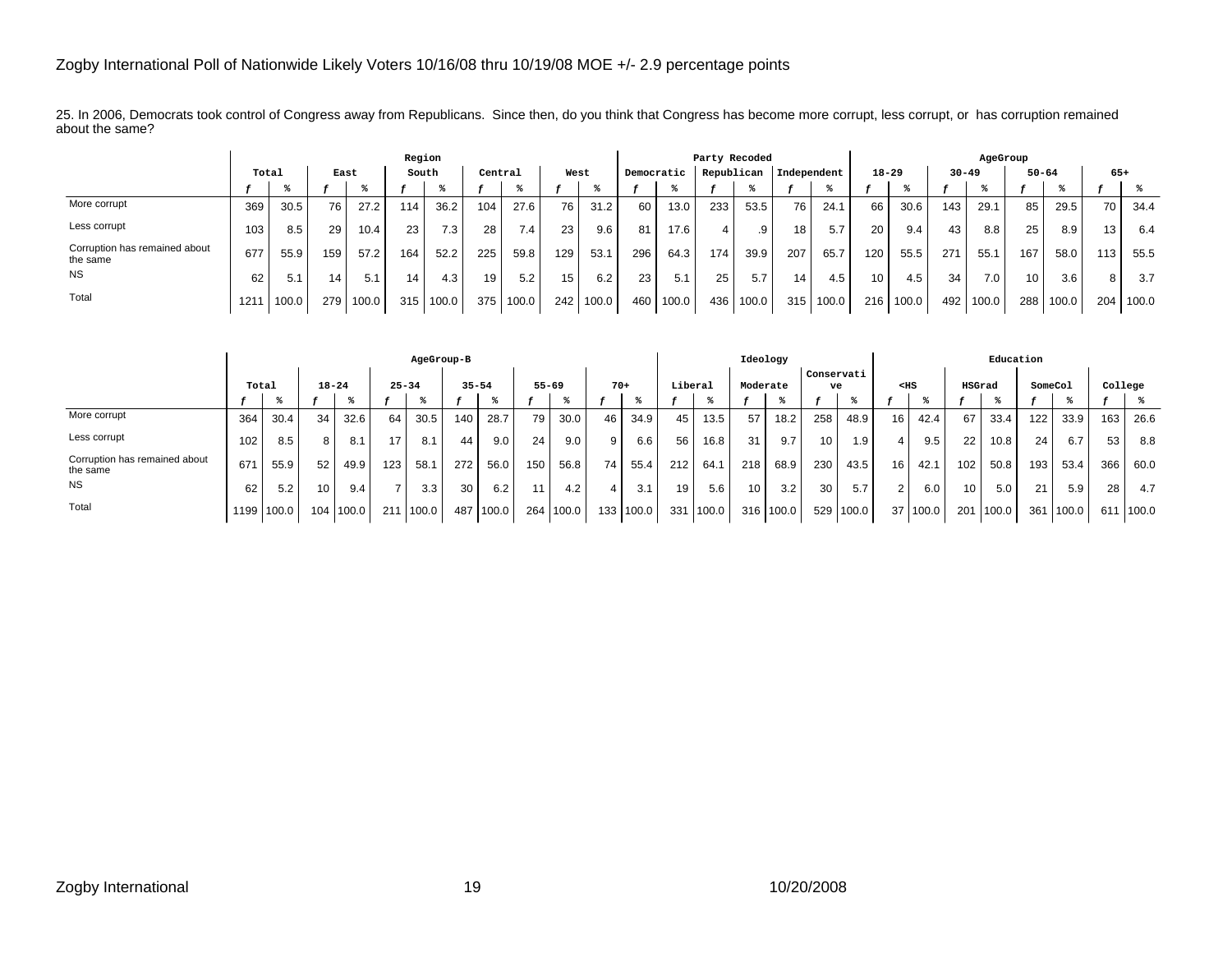25. In 2006, Democrats took control of Congress away from Republicans. Since then, do you think that Congress has become more corrupt, less corrupt, or has corruption remained about the same?

|                                           |       |       |     |       |      | Race  |         |       |       |       |       |       |          |       |            | Religion |        |       |            |       |     | BornAgain |       |       |
|-------------------------------------------|-------|-------|-----|-------|------|-------|---------|-------|-------|-------|-------|-------|----------|-------|------------|----------|--------|-------|------------|-------|-----|-----------|-------|-------|
|                                           | Total |       |     | White | Hisp |       | AfrAmer |       | Asian |       | Other |       | Catholic |       | Protestant |          | Jewish |       | Other/None |       | Yes |           | No/NS |       |
|                                           |       |       |     |       |      |       |         |       |       |       |       |       |          |       |            |          |        |       |            |       |     |           |       |       |
| More corrupt                              | 365   | 30.4  | 288 | 31.9  | 43   | 36.0  | 27      | 20.0  | 2     | 6.4   | 6.    | 23.8  | 90       | 27.7  | 224        | 37.3     |        | 18.6  | 46         | 19.3  | 146 | 46.4      | 77    | 27.1  |
| Less corrupt                              | 103   | 8.6   | 63  | 6.9   | 14   | 11.5  | 23      | 17.5  |       |       |       | 14.0  | 27       | 8.3   | 46         | 7.7      |        | 18.5  | 23         | 9.7   | 17  | 5.4       | 29    | 10.3  |
| Corruption has remained about<br>the same | 672   | 55.9  | 509 | 56.5  | 54   | 44.9  | 78      | 59.0  | 17    | 72.7  | 13    | 55.7  | 191      | 58.9  | 303        | 50.6     | 23     | 63.0  | 153        | 63.8  | 132 | 42.1      | 171   | 60.1  |
| <b>NS</b>                                 | 62    | 5.2   | 42  | 4.6   | 9    | 7.6   |         | 3.4   |       | 20.9  |       | 6.5   | 17       | 5.1   | 27         | 4.4      |        |       | 17         | 7.1   | 19  | 6.2       |       | 2.6   |
| Total                                     | 1203  | 100.0 | 902 | 100.0 | 120  | 100.0 | 132     | 100.0 | 24    | 100.0 | 24    | 100.0 | 324      | 100.0 | 600        | 100.0    | 36     | 100.0 | 240        | 100.0 | 314 | 100.0     | 285   | 100.0 |

|                                           |       |       | Gender |       |        |       |     | Forces                          | Family ever in Armed |       |     | NASCAR fan |       |       |     | Investor class |       |       |     | Union |       |       |
|-------------------------------------------|-------|-------|--------|-------|--------|-------|-----|---------------------------------|----------------------|-------|-----|------------|-------|-------|-----|----------------|-------|-------|-----|-------|-------|-------|
|                                           | Total |       | Male   |       | Female |       | Yes |                                 | No/NS                |       | Yes |            | No/NS |       | Yes |                | No/NS |       | Yes |       | No/NS |       |
|                                           |       |       |        |       |        |       |     |                                 |                      |       |     |            |       |       |     |                |       |       |     |       |       |       |
| More corrupt                              | 367   | 30.4  | 178    | 30.1  | 189    | 30.7  | 186 | 33.9                            | 183                  | 27.6  | 81  | 36.2       | 288   | 29.2  | 198 | 33.7           | 169   | 27.3  | 83  | 31.0  | 285   | 30.3  |
| Less corrupt                              | 103   | 8.5   | 49     | 8.2   | 54     | 8.8   | 42  | 77<br>$^{\prime}$ . $^{\prime}$ | 61                   | 9.2   | 15  | 6.6        | 88    | 8.9   | 47  | 8.0            | 56    | 9.0   | 23  | 8.6   | 80    | 8.5   |
| Corruption has remained about<br>the same | 675   | 55.9  | 343    | 58.0  | 332    | 54.0  | 295 | 53.8                            | 381                  | 57.6  | 120 | 53.6       | 556   | 56.4  | 319 | 54.2           | 357   | 57.6  | 142 | 53.3  | 534   | 56.6  |
| <b>NS</b>                                 | 62    | 5.2   | 22     | 3.7   | 40     | 6.5   | 25  | 4.5                             | 37                   | 5.6   | 8   | 3.6        | 54    | 5.5   | 24  | 4.1            | 38    | 6.1   | 19  | 7.1   | 43    | 4.6   |
| Total                                     | 1207  | 100.0 | 591    | 100.0 | 616    | 100.0 | 548 | 100.0                           | 661                  | 100.0 | 224 | 100.0      | 986   | 100.0 | 589 | 100.0          | 619   | 100.0 | 266 | 100.0 | 943   | 100.0 |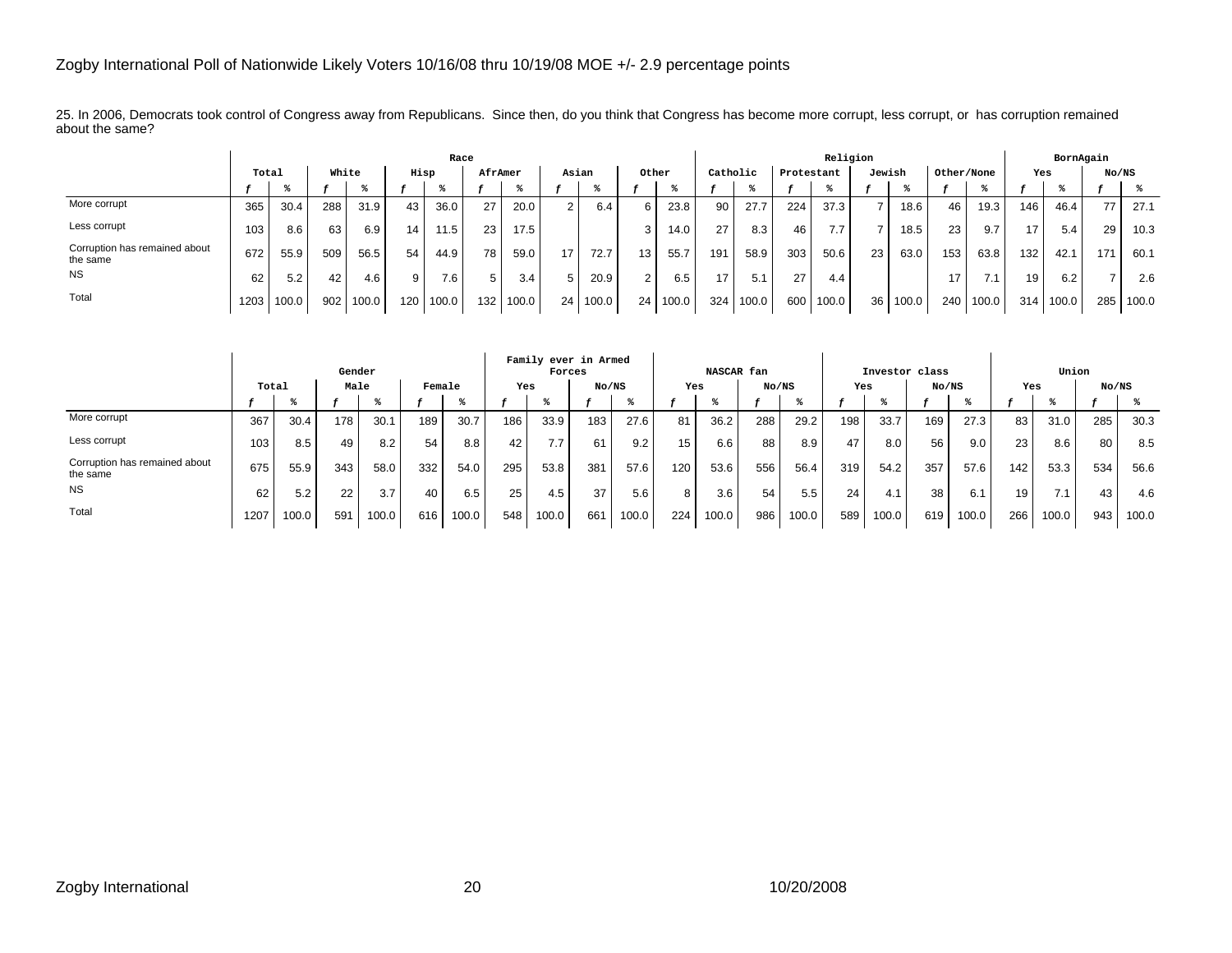25. In 2006, Democrats took control of Congress away from Republicans. Since then, do you think that Congress has become more corrupt, less corrupt, or has corruption remained about the same?

|                                           |       |       |                 |       |                |       | Income      |       |                 |       |           |       |          |                  |         |       |        | Status |       |       |             |       |
|-------------------------------------------|-------|-------|-----------------|-------|----------------|-------|-------------|-------|-----------------|-------|-----------|-------|----------|------------------|---------|-------|--------|--------|-------|-------|-------------|-------|
|                                           | Total |       | $<$ \$25 $K$    |       | $$25-35K$      |       | $$35 - 50K$ |       | $$50-75K$       |       | \$75-100K |       | $$100K+$ |                  | Married |       | Single |        | D/W/S |       | Civil union |       |
|                                           |       |       |                 |       |                |       |             |       |                 |       |           |       |          |                  |         |       |        |        |       |       |             |       |
| More corrupt                              | 326   | 29.6  | 44              | 36.4  | 33             | 30.0  | 48          | 27.3  | 69              | 29.2  | 57        | 33.1  | 75       | 26.1             | 266     | 33.0  | 36     | 17.01  | 61    | 35.8  | 6           | 25.0  |
| Less corrupt                              | 93    | 8.5   | 10 <sup>1</sup> | 8.3   | 11.            | 10.4  | 11          | 6.1   | 12 <sub>1</sub> | 5.1   | 21        | 12.2  | 28       | 9.7              | 67      | 8.4   | 24     | 11.4   |       | 4.9   | 3           | 14.3  |
| Corruption has remained about<br>the same | 628   | 57.0  | 61              | 50.7  | 64             | 58.0  | 108         | 62.3  | 141             | 59.9  | 88        | 50.8  | 166      | 57.2             | 421     | 52.3  | 141    | 67.6   | 98    | 57.4  | 14          | 60.8  |
| <b>NS</b>                                 | 55    | 5.0   | 6 I             | 4.6   | $\overline{2}$ | . 6   |             | 4.3   | 13.             | 5.7   |           | 3.9   | 20       | 7.0 <sub>1</sub> | 51      | 6.3   | 8 I    | 3.9    |       | 1.9   |             |       |
| Total                                     | 1102  | 100.0 | 120             | 100.0 | 110            | 100.0 | 174         | 100.0 | 236             | 100.0 | 172       | 100.0 | 289      | 100.0            | 804     | 100.0 | 209    | 100.0  | 171   | 100.0 | 24          | 100.0 |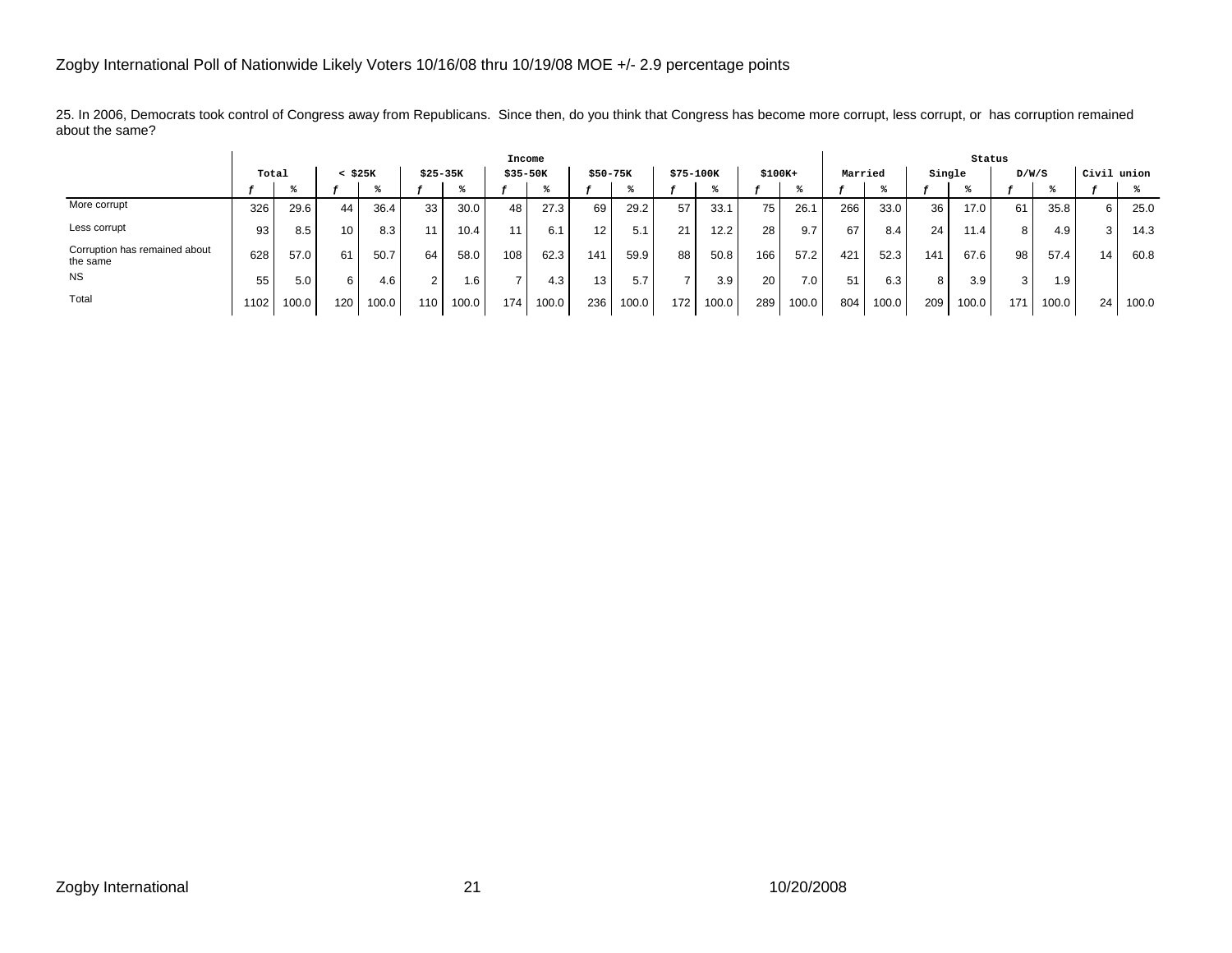|                   |       |                  |      |       | Region |       |         |       |      |       |            |       | Party Recoded |       |             |       |                 |       |           | AgeGroup |                |       |       |       |
|-------------------|-------|------------------|------|-------|--------|-------|---------|-------|------|-------|------------|-------|---------------|-------|-------------|-------|-----------------|-------|-----------|----------|----------------|-------|-------|-------|
|                   | Total |                  | East |       | South  |       | Central |       | West |       | Democratic |       | Republican    |       | Independent |       | $18 - 29$       |       | $30 - 49$ |          | $50 - 64$      |       | $65+$ |       |
|                   |       |                  |      |       |        |       |         |       |      |       |            |       |               |       |             |       |                 |       |           |          |                |       |       |       |
| Strongly agree    | 758   | 62.6             | 169  | 60.8  | 209    | 66.3  | 230     | 61.2  | 150  | 61.8  | 318        | 69.2  | 275           | 63.2  | 164         | 52.0  | 105             | 48.6  | 310       | 63.0     | 185            | 64.4  | 146   | 71.4  |
| Somewhat agree    | 232   | 19.1             | 52   | 18.8  | 58     | 18.4  | 80      | 21.4  | 41   | 17.0  | 73         | 15.9  | 86            | 19.6  | 73          | 23.1  | 57              | 26.2  | 94        | 19.2     | 56             | 19.4  | 25    | 12.2  |
| Somewhat disagree | 90    | 7.4 <sub>1</sub> | 26   | 9.3   | 19     | 6.2   | 28      | 7.6   | 17   | 6.8   | 30         | 6.4   | 29            | 6.6   | 32          | 10.1  | 16 <sub>1</sub> | 7.3   | 44        | 8.9      | 21             | 7.3   | 10    | 4.8   |
| Strongly disagree | 100   | 8.3              | 22   | 7.9   | 21     | 6.6   | 31      | 8.3   | 26   | 10.8  | 26         | 5.6   | 38            | 8.6   | 37          | 11.7  | 37              | 17.0  | 32        | 6.6      | $\overline{ }$ | 5.9   | 14    | 7.0   |
| <b>NS</b>         | 31    | 2.6              | 9    | 3.3   | 8      | 2.5   | 6       | .5    |      | 3.6   | 13         | 2.9   | 9             | 2.0   | 9           | 3.0   | 2               | .8    |           | 2.3      | 9              | 3.1   | 10    | 4.7   |
| Total             | 121   | 100.0            | 279  | 100.0 | 315    | 100.0 | 375     | 100.0 | 242  | 100.0 | 460        | 100.0 | 436           | 100.0 | 315         | 100.0 | 216             | 100.0 | 492       | 100.0    | 288            | 100.0 | 204   | 100.0 |

26. Do you strongly agree, somewhat agree, somewhat disagree, or strongly disagree that political corruption played a major role in our nation's recent financial crisis?

|                   |       |            |           |               |           | AgeGroup-B |     |           |                 |       |                 |       |         |       | Ideology |       |                  |       |              |                |                | Education |         |       |         |       |
|-------------------|-------|------------|-----------|---------------|-----------|------------|-----|-----------|-----------------|-------|-----------------|-------|---------|-------|----------|-------|------------------|-------|--------------|----------------|----------------|-----------|---------|-------|---------|-------|
|                   | Total |            | $18 - 24$ |               | $25 - 34$ |            |     | $35 - 54$ | $55 - 69$       |       | $70+$           |       | Liberal |       | Moderate |       | Conservati<br>ve |       | $<$ HS       |                | HSGrad         |           | SomeCol |       | College |       |
|                   |       |            |           |               |           |            |     |           |                 |       |                 |       |         |       |          |       |                  |       |              |                |                |           |         |       |         |       |
| Strongly agree    | 746   | 62.2       | 56        | 53.9          | 107       | 50.7       | 312 | 64.2      | 177             | 67.1  | 93              | 69.8  | 200     | 60.3  | 176      | 55.7  | 355              | 67.1  | 31           | 82.7           | 150            | 74.4      | 242     | 67.2  | 334     | 54.6  |
| Somewhat agree    | 232   | 19.3       | 21        | 20.1          | 63        | 29.9       | 86  | 17.8      | 45              | 17.0  | 16 <sub>1</sub> | 12.4  | 71      | 21.4  | 69       | 21.9  | 92               | 17.3  | 6            | 15.1           | 24             | 11.8      | 62      | 17.3  | 140     | 22.9  |
| Somewhat disagree | 90    | 7.5        | 8         | 8.0           | 17        | 7.8        | 42  | 8.7       | 16 <sub>1</sub> | 6.1   | -               | 5.1   | 20      | 5.9   | 34       | 10.9  | 35               | 6.7   |              |                | 8              | 3.8       | 30      | 8.3   | 53      | 8.6   |
| Strongly disagree | 100   | 8.4        | 17        | 16.3          | 25        | 11.6       | 32  | 6.6       | 17 <sub>1</sub> | 6.3   | 10.             | 7.3   | 30      | 9.2   | 27       | 8.7   | 36               | 6.9   | $\mathbf{0}$ | $\overline{2}$ | 14             | 6.7       | 17      | 4.6   | 69      | 11.4  |
| <b>NS</b>         | 31    | 2.6        | $\sim$    | 1.7           |           |            | 14  | 2.8       | 9               | 3.5   | $\rightarrow$   | 5.3   |         | 3.3   | 9        | 2.9   | 10               | 2.0   | $\Omega$     | 0.1            | $\overline{ }$ | 3.3       | 9       | 2.6   | 15      | 2.5   |
| Total             |       | 1199 100.0 |           | $104$   100.0 | 211       | 100.0      | 487 | 100.0     | 264             | 100.0 | 133             | 100.0 | 331     | 100.0 | 316      | 100.0 | 529              | 100.0 |              | 37 100.0       | 201            | 100.0     | 361     | 100.0 | 611     | 100.0 |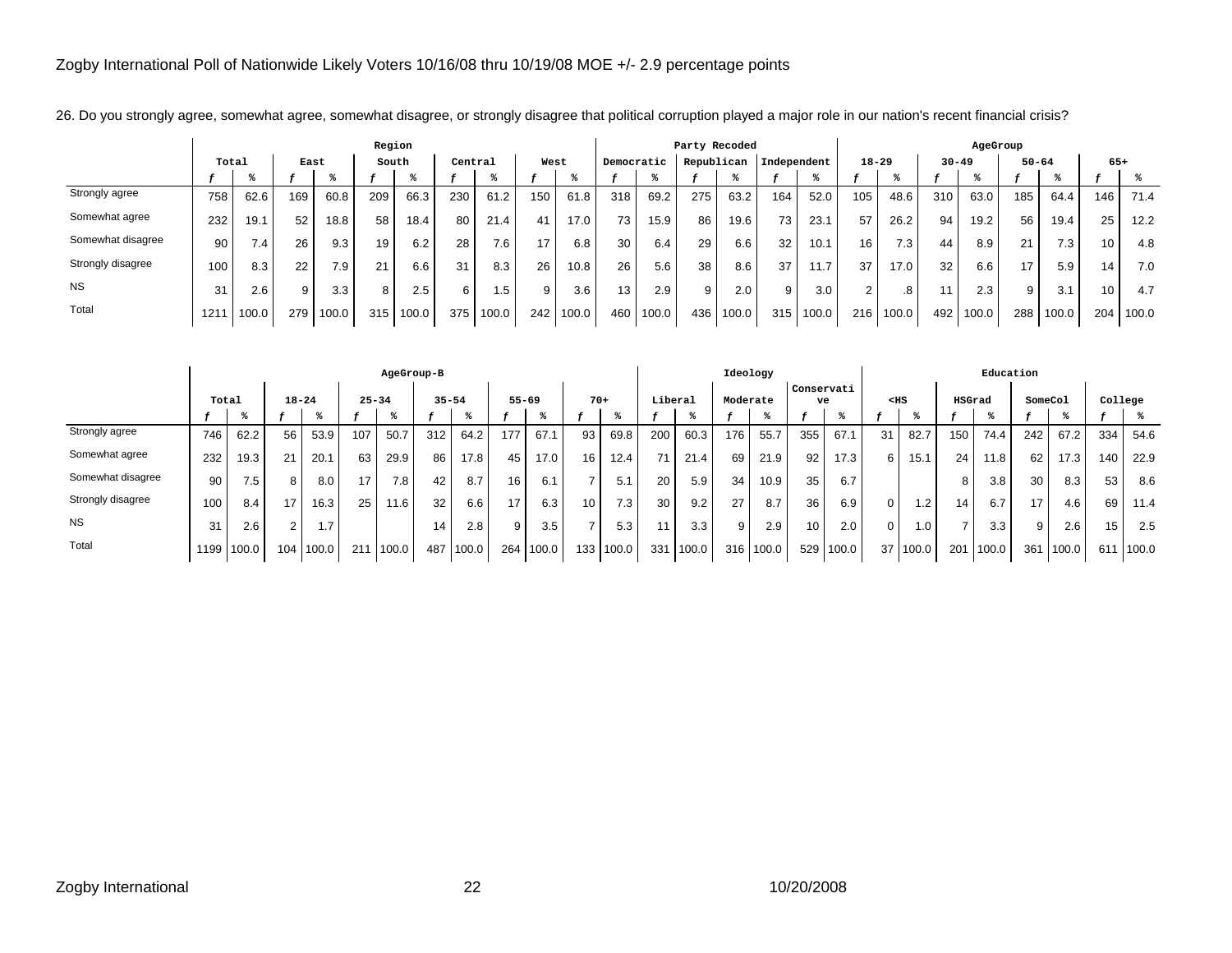|                   |       |                  |       |           |                   | Race  |         |       |                 |       |       |       |          |       |            | Religion |                 |       |            |       |                 | BornAgain |                 |       |
|-------------------|-------|------------------|-------|-----------|-------------------|-------|---------|-------|-----------------|-------|-------|-------|----------|-------|------------|----------|-----------------|-------|------------|-------|-----------------|-----------|-----------------|-------|
|                   | Total |                  | White |           |                   | Hisp  | AfrAmer |       |                 | Asian | Other |       | Catholic |       | Protestant |          | Jewish          |       | Other/None |       | Yes             |           | No/NS           |       |
|                   |       |                  |       |           |                   |       |         |       |                 |       |       |       |          |       |            |          |                 |       |            |       |                 |           |                 |       |
| Strongly agree    | 752   | 62.5             | 535   | 59.3      | 82                | 68.3  | 109     | 82.6  |                 | 27.1  | 19    | 79.3  | 198      | 61.1  | 400        | 66.7     | 16              | 43.9  | 137        | 57.2  | 228             | 72.8      | 171             | 59.9  |
| Somewhat agree    | 231   | 19.2             | 197   | 21.9      | 16                | 13.5  | 14      | 10.3  | 2               | 6.4   | 2     | 9.6   | 56       | 17.2  | 117        | 19.6     | 16 <sub>1</sub> | 44.0  | 42         | 17.3  | 58              | 18.4      | 60              | 20.9  |
| Somewhat disagree | 90    | 7.5 <sub>1</sub> | 77    | 8.6       | 9                 | 7.1   | 4       | 2.7   |                 |       |       | 2.7   | 32       | 9.7   | 40         | 6.7      | 3               | 9.1   | 15         | 6.2   | 12 <sup>2</sup> | 3.7       | 29              | 10.1  |
| Strongly disagree | 98    | 8.2              | 64    | $\cdot$ 1 | $12 \overline{ }$ | 10.3  | 5       | 3.9   | 15 <sub>1</sub> | 61.6  | 2     | 8.4   | 34       | 10.4  | 21         | 3.5      |                 | 3.0   | 41         | 16.9  | 6               | 1.8       | 15              | 5.4   |
| <b>NS</b>         | 31    | 2.6              | 29    | 3.2       |                   | .8    |         | .b    |                 | 4.9   |       |       | 5        | 1.6   | 21         | 3.5      |                 |       | 6          | 2.4   | 10              | 3.3       | 10 <sup>1</sup> | 3.7   |
| Total             | 1203  | 100.0            | 902   | 100.0     | 120               | 100.0 | 132     | 100.0 | 24              | 100.0 | 24    | 100.0 | 324      | 100.0 | 600        | 100.0    | 36              | 100.0 | 240        | 100.0 | 314             | 100.0     | 285             | 100.0 |

26. Do you strongly agree, somewhat agree, somewhat disagree, or strongly disagree that political corruption played a major role in our nation's recent financial crisis?

|                   |       |       | Gender |       |        |       |     | Family ever in Armed<br>Forces |       |       |     | NASCAR fan |       |       |     |       | Investor class |       |     | Union |       |       |
|-------------------|-------|-------|--------|-------|--------|-------|-----|--------------------------------|-------|-------|-----|------------|-------|-------|-----|-------|----------------|-------|-----|-------|-------|-------|
|                   | Total |       | Male   |       | Female |       | Yes |                                | No/NS |       | Yes |            | No/NS |       | Yes |       | No/NS          |       | Yes |       | No/NS |       |
|                   |       |       |        |       |        |       |     |                                |       |       |     |            |       |       |     |       |                |       |     |       |       |       |
| Strongly agree    | 754   | 62.4  | 347    | 58.6  | 407    | 66.1  | 373 | 68.1                           | 383   | 57.9  | 143 | 63.8       | 613   | 62.2  | 360 | 61.2  | 394            | 63.7  | 167 | 62.9  | 588   | 62.4  |
| Somewhat agree    | 232   | 19.2  | 122    | 20.6  | 110    | 17.9  | 103 | 18.8                           | 128   | 19.4  | 41  | 18.2       | 191   | 19.4  | 117 | 19.9  | 114            | 18.5  | 45  | 16.9  | 187   | 19.8  |
| Somewhat disagree | 90    | 7.5   | 51     | 8.6   | 39     | 6.4   | 27  | 5.0                            | 63    | 9.5   | 23  | 10.3       | 67    | 6.8   | 50  | 8.4   | 41             | 6.6   | 24  | 8.9   | 66    | 7.0   |
| Strongly disagree | 100   | 8.3   | 67     | 11.3  | 33     | 5.4   | 29  | 5.2                            | 72    | 10.8  | 14  | 6.4        | 86    | 8.7   | 47  | 8.0   | 53             | 8.6   | 20  | 7.4   | 80    | 8.5   |
| <b>NS</b>         | 31    | 2.6   | 5      | .9    | 26     | 4.3   | 15  | 2.8                            | 16    | 2.4   | 3   | 1.3        | 28    | 2.9   | 15  | 2.5   | 17             | 2.7   | 10  | 3.8   | 21    | 2.3   |
| Total             | 1207  | 100.0 | 591    | 100.0 | 616    | 100.0 | 548 | 100.0                          | 661   | 100.0 | 224 | 100.0      | 986   | 100.0 | 589 | 100.0 | 619            | 100.0 | 266 | 100.0 | 943   | 100.0 |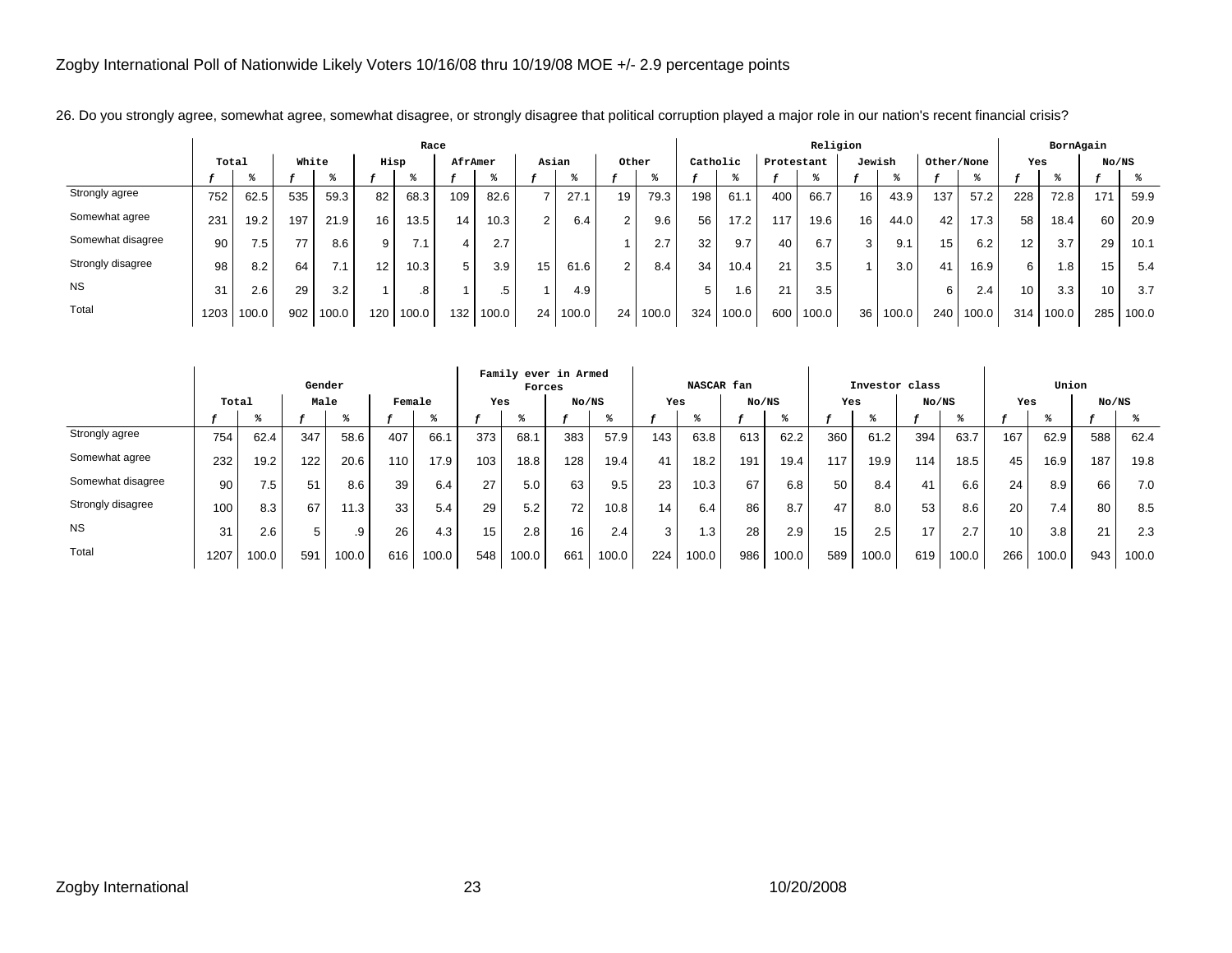|                   |       |       |              |       |             |       | Income          |       |          |       |           |       |          |       |         |       |                 | Status |       |       |       |       |
|-------------------|-------|-------|--------------|-------|-------------|-------|-----------------|-------|----------|-------|-----------|-------|----------|-------|---------|-------|-----------------|--------|-------|-------|-------|-------|
|                   | Total |       | $<$ \$25 $K$ |       | $$25-35K$   |       | $$35-50K$       |       | \$50-75K |       | \$75-100K |       | $$100K+$ |       | Married |       | Single          |        | D/W/S |       | Civil | union |
|                   |       |       |              |       |             |       |                 |       |          |       |           |       |          |       |         |       |                 |        |       |       |       |       |
| Strongly agree    | 688   | 62.5  | 83           | 69.5  | 73          | 66.1  | 107             | 61.7  | 160      | 67.9  | 104       | 60.1  | 161      | 55.8  | 514     | 63.9  | 105             | 50.6   | 120   | 70.4  | 14    | 60.3  |
| Somewhat agree    | 217   | 19.7  | 18           | 14.8  | 15          | 13.7  | 32              | 18.5  | 49       | 20.7  | 33        | 19.1  | 70       | 24.2  | 152     | 18.9  | 50              | 23.8   | 23    | 13.5  |       | 30.4  |
| Somewhat disagree | 82    | 7.4   | 6            | 5.3   |             | 6.1   | 13 <sub>1</sub> | 7.7   | $16$ .   | 6.6   | 15        | 8.9   | 24       | 8.4   | 64      | 8.0   | 14 <sub>1</sub> | 6.7    |       | 6.3   |       | 4.0   |
| Strongly disagree | 89    | 8.1   | 10.          | 8.5   | 13          | 11.8  | 15              | 8.4   |          | 2.9   | 16        | 9.1   | 29       | 10.1  | 52      | 6.5   | 37              | 17.6   | 10    | 5.7   |       | 3.4   |
| <b>NS</b>         | 26    | 2.3   | $\sim$       | 2.1   | $\sim$<br>5 | 2.4   | -               | 3.8   | 5        | 2.0   | 5         | 2.8   | 5        | . . 6 | 21      | 2.7   | $\sim$          | ا 3.   |       | 4.1   |       | 1.9   |
| Total             | 1102  | 100.0 | 120          | 100.0 | 110         | 100.0 | 174.            | 100.0 | 236      | 100.0 | 172       | 100.0 | 289      | 100.0 | 804     | 100.0 | 209             | 100.0  | 171   | 100.0 | 24    | 100.0 |

26. Do you strongly agree, somewhat agree, somewhat disagree, or strongly disagree that political corruption played a major role in our nation's recent financial crisis?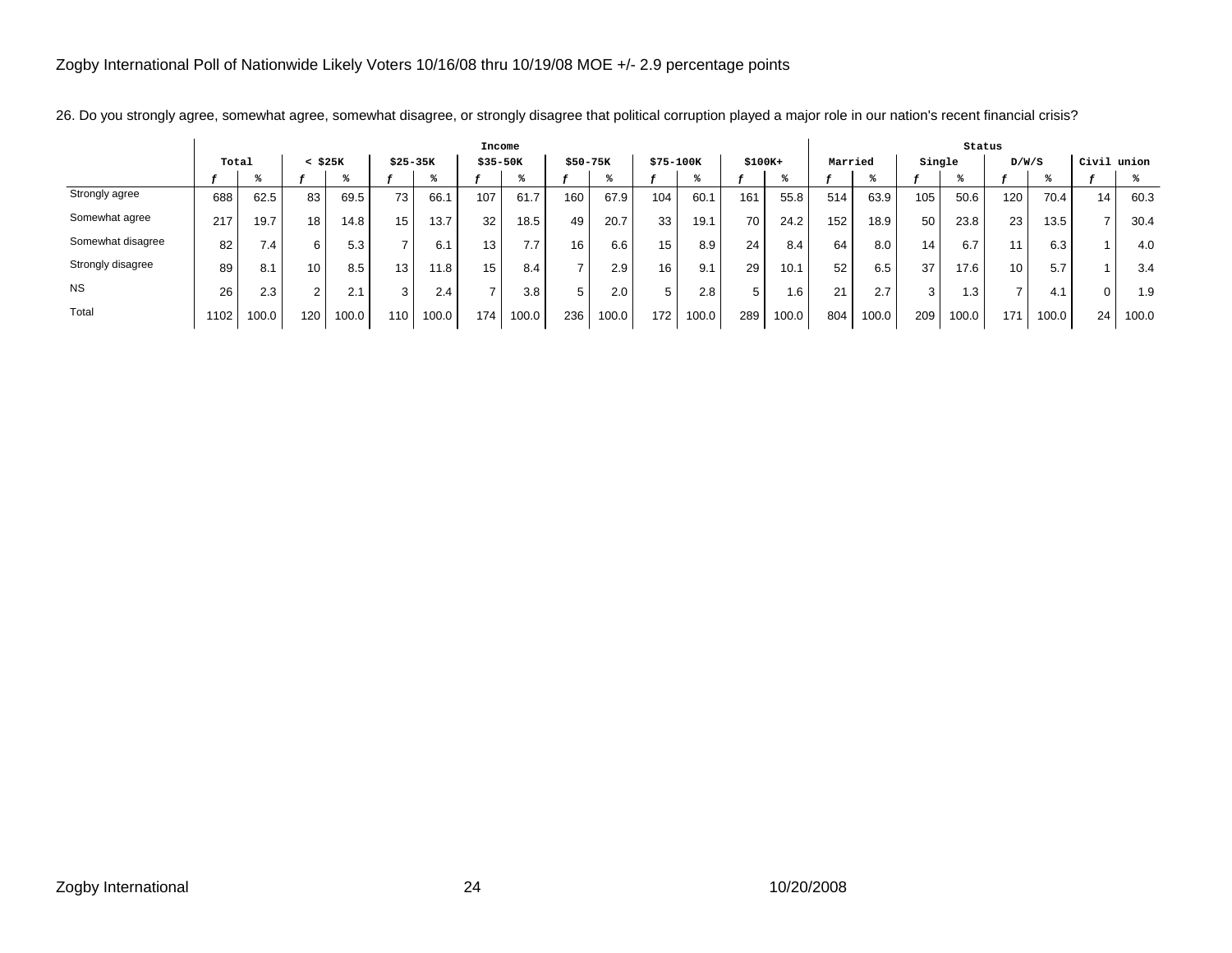|                   |       |       |      |           | Region |       |         |       |      |       |            |       |            | Party Recoded |             |       |                 |           |     | AgeGroup  |                 |           |        |       |
|-------------------|-------|-------|------|-----------|--------|-------|---------|-------|------|-------|------------|-------|------------|---------------|-------------|-------|-----------------|-----------|-----|-----------|-----------------|-----------|--------|-------|
|                   | Total |       | East |           |        | South | Central |       | West |       | Democratic |       | Republican |               | Independent |       |                 | $18 - 29$ |     | $30 - 49$ |                 | $50 - 64$ | $65+$  |       |
|                   |       |       |      |           |        |       |         |       |      |       |            |       |            |               |             |       |                 |           |     |           |                 |           |        |       |
| Strongly agree    | 838   | 69.2  | 194  | 69.7      | 243    | 77.2  | 236     | 62.9  | 164  | 67.7  | 318        | 69.0  | 311        | 71.3          | 209         | 66.4  | 114             | 52.7      | 339 | 69.0      | 210             | 72.9      | 163    | 80.0  |
| Somewhat agree    | 274   | 22.7  | 53   | 19.2      | 54     | 17.0  | 109     | 29.1  | 58   | 24.0  | 100        | 21.7  | 88         | 20.2          | 86          | 27.4  | 74              | 34.3      | 115 | 23.4      | 60              | 20.8      | 26     | 12.6  |
| Somewhat disagree | 48    | 4.0   | 18   | 6.3       | 6      | 2.1   | 18      | 4.9   | 5    | 2.3   | 23         | 4.9   | 16.        | 3.8           | 9           | 2.8   | 15 <sub>1</sub> | 7.1       | 17  | 3.4       | 10 <sup>1</sup> | 3.5       | 6      | 2.8   |
| Strongly disagree | 27    | 2.2   | 9    | 3.3       | 3      | 1.1   | 4       | . 0   |      | 4.4   | 11         | 2.5   | 13.        | 2.9           | 3           | .9    | 5               | 2.2       | 12  | 2.4       | 3               | i.1       |        | 3.4   |
| <b>NS</b>         | 24    | 2.0   |      | $\cdot$ 4 | 8      | 2.6   | 8       |       |      | ۱.7   | 9          | .9    | 8          | 1.8'          | 8           | 2.5   | 8               | 3.8       | 9   | i 8       | 5               | 1.6       | $\sim$ | 1.2   |
| Total             | 121'  | 100.0 | 279  | 100.0     | 315    | 100.0 | 375     | 100.0 | 242  | 100.0 | 460        | 100.0 | 436        | 100.0         | 315         | 100.0 | 216             | 100.0     | 492 | 100.0     | 288             | 100.0     | 204    | 100.0 |

27. Do you strongly agree, somewhat agree, somewhat disagree, or strongly disagree that corruption is a significant problem in Washington DC?

|                   |       |            |           |       |           | AgeGroup-B |                 |       |                 |       |                |           |         |       | Ideology |       |                  |       |          |       |        | Education |                |       |         |       |
|-------------------|-------|------------|-----------|-------|-----------|------------|-----------------|-------|-----------------|-------|----------------|-----------|---------|-------|----------|-------|------------------|-------|----------|-------|--------|-----------|----------------|-------|---------|-------|
|                   | Total |            | $18 - 24$ |       | $25 - 34$ |            | $35 - 54$       |       | $55 - 69$       |       | $70+$          |           | Liberal |       | Moderate |       | Conservati<br>ve |       | $<$ HS   |       | HSGrad |           | SomeCol        |       | College |       |
|                   |       |            |           |       |           |            |                 |       |                 |       |                |           |         |       |          |       |                  |       |          |       |        |           |                |       |         |       |
| Strongly agree    | 826   | 68.9       | 57        | 54.4  | 126       | 59.6       | 341             | 70.1  | 197             | 74.6  | 105            | 78.9      | 224     | 67.6  | 188      | 59.3  | 402              | 76.0  | 30       | 80.2  | 167    | 82.8      | 259            | 71.7  | 381     | 62.5  |
| Somewhat agree    | 274   | 22.9       | 28        | 26.7  | 69        | 32.7       | 112             | 23.0  | 49              | 18.5  | 17             | 12.4      | 83      | 24.9  | 90       | 28.4  | 97               | 18.3  | 3        | 9.3   | 23     | 11.5      | 75             | 20.8  | 173     | 28.3  |
| Somewhat disagree | 48    | 4.0        | 12        | 11.3  |           | 3.5        | 15              | 3.1   | 10 <sup>°</sup> | 3.8   |                | 2.7       | 13      | 3.9   | 23       | 7.3   | 11               | 2.2   |          | 9.6   | 3      | 1.5       | 11             | 3.2   | 30      | 4.9   |
| Strongly disagree | 27    | 2.2        | 2         | 2.3   | 2         |            | 13 <sub>1</sub> | 2.7   | 3 <sub>1</sub>  | l.1   | 6              | 4.5       | 6       | 1.8   | 8        | 2.4   | 13 <sub>1</sub>  | 2.4   |          |       | -      | 3.6       | $\overline{7}$ | 2.0   | 12      | 2.0   |
| <b>NS</b>         | 24    | 2.0        | 6         | 5.3   | 6         | 3.0        | 5               | ، 1   | 5               | 1.9   | $\overline{2}$ | 1.5       | 6       | 1.7   | 8        | 2.6   | 6                | 1.2   | $\Omega$ | 1.0.  |        | .6        | 8              | 2.3   | 14      | 2.3   |
| Total             |       | 1199 100.0 | 104       | 100.0 | 211       | 100.0      | 487             | 100.0 | 264             | 100.0 |                | 133 100.0 | 331     | 100.0 | 316      | 100.0 | 529              | 100.0 | 37 I     | 100.0 | 201    | 100.0     | 361            | 100.0 | 611     | 100.0 |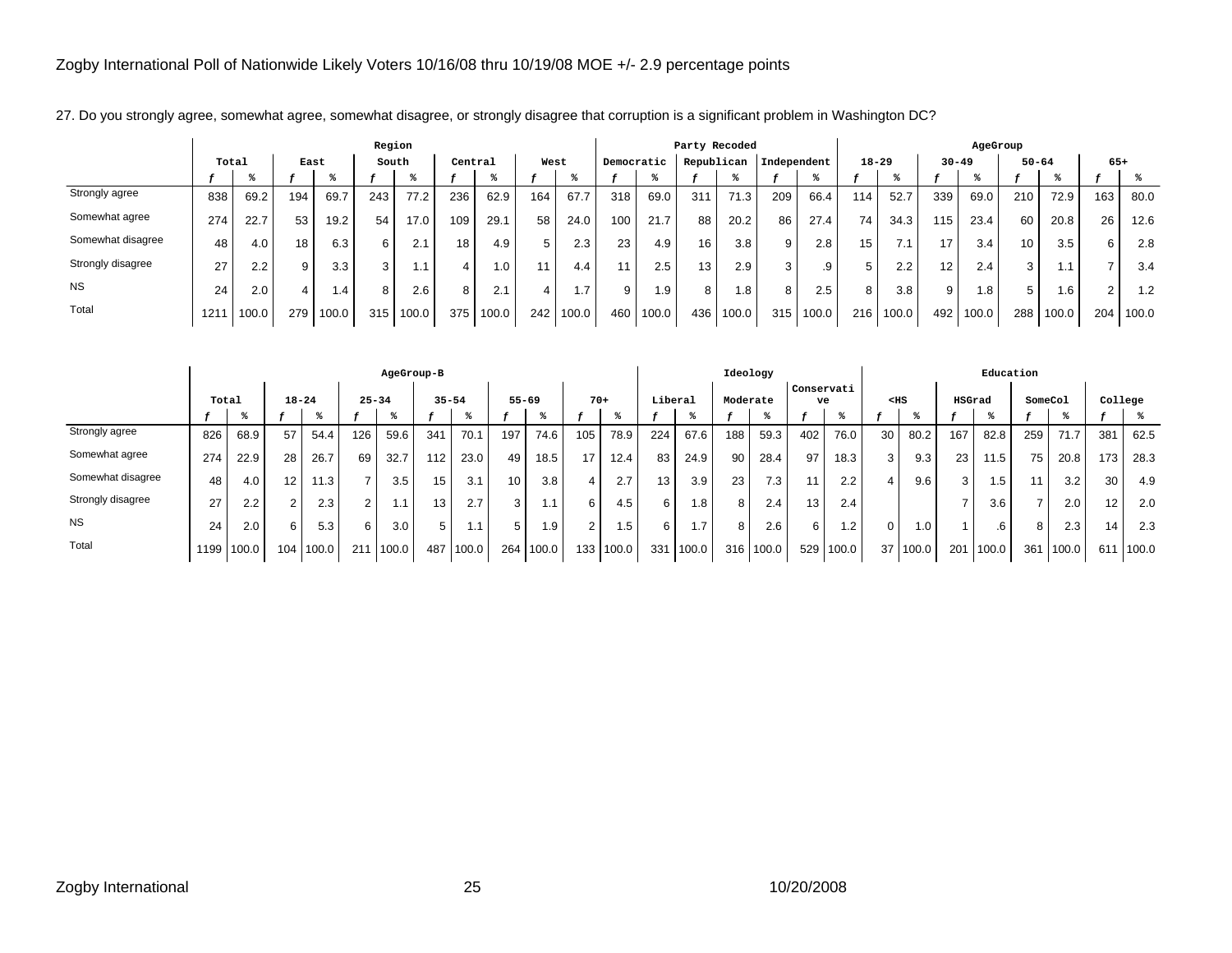|                   |       |       |       |                  |      | Race  |         |       |        |       |       |        |                 |           |            | Religion              |        |       |            |       |     | BornAgain |       |       |
|-------------------|-------|-------|-------|------------------|------|-------|---------|-------|--------|-------|-------|--------|-----------------|-----------|------------|-----------------------|--------|-------|------------|-------|-----|-----------|-------|-------|
|                   | Total |       | White |                  | Hisp |       | AfrAmer |       | Asian  |       | Other |        | Catholic        |           | Protestant |                       | Jewish |       | Other/None |       | Yes |           | No/NS |       |
|                   |       |       |       |                  |      |       |         |       |        |       |       |        |                 |           |            |                       |        |       |            |       |     |           |       |       |
| Strongly agree    | 832   | 69.2  | 607   | 67.3             | 96   | 80.1  | 104     | 78.3  |        | 27.1  | 19    | 78.    | 223             | 68.9      | 426        | 71.1                  | 22     | 62.1  | 158        | 65.6  | 245 | 78.1      | 181   | 63.3  |
| Somewhat agree    | 272   | 22.6  | 222   | 24.6             | 13.  | 10.5  | 25      | 19.2  | 8      | 32.6  | 4     | 17.7   | 70              | 21.7      | 139        | 23.2                  |        | 20.8  | 54         | 22.7  | 59  | 19.0      | 80    | 27.9  |
| Somewhat disagree | 48    | 4.0   | 37    | 4.1              |      | 3.1   |         | .4    |        | 27.6  | 0     | . 3    | 12 <sub>1</sub> | 3.8       | 21         | 3.4                   | 5 I    | 13.5  | 10         | 4.2   | 3   | .9        | 18    | 6.2   |
| Strongly disagree | 27    | 2.2   | 20    | 2.2 <sub>1</sub> |      | 3.2   | 3       | 2.1   |        |       | 0     | .6     | 14 <sub>1</sub> | 4.3       | 4          | $\overline{ }$<br>. . | 0      | 1.4   | 8          | 3.4   |     | .4        | ⌒     | .9    |
| <b>NS</b>         | 24    | 2.0   | 17    | 1.9              |      | 3.1   |         |       | $\sim$ | 12.7  | 0     | . .4 ' | 4               | $\cdot$ 2 | 10         | ا 6.،                 |        | 2.3   | 10         | 4.0   | 5   | 0.1       | 5     | 1.7   |
| Total             | 1203  | 100.0 | 902   | 100.0            | 120  | 100.0 | 132     | 100.0 | 24     | 100.0 | 24    | 100.0  | 324             | 100.0     | 600        | 100.0                 | 36     | 100.0 | 240        | 100.0 | 314 | 100.0     | 285   | 100.0 |

27. Do you strongly agree, somewhat agree, somewhat disagree, or strongly disagree that corruption is a significant problem in Washington DC?

|                   |       |       | Gender |       |        |       |                 | Family ever in Armed<br>Forces |       |       |     | NASCAR fan |       |       |     | Investor class |       |       |                 | Union  |       |       |
|-------------------|-------|-------|--------|-------|--------|-------|-----------------|--------------------------------|-------|-------|-----|------------|-------|-------|-----|----------------|-------|-------|-----------------|--------|-------|-------|
|                   | Total |       | Male   |       | Female |       | Yes             |                                | No/NS |       | Yes |            | No/NS |       | Yes |                | No/NS |       | Yes             |        | No/NS |       |
|                   |       | - 25  |        | - 25  |        | - 25  |                 |                                |       |       |     |            |       |       |     |                |       |       |                 | - 25   |       |       |
| Strongly agree    | 834   | 69.1  | 395    | 66.7  | 439    | 71.3  | 404             | 73.7                           | 432   | 65.4  | 162 | 72.3       | 674   | 68.4  | 398 | 67.6           | 437   | 70.5  | 177             | 66.8   | 658   | 69.8  |
| Somewhat agree    | 274   | 22.7  | 147    | 24.9  | 127    | 20.6  | 114             | 20.7                           | 161   | 24.3  | 49  | 21.8       | 226   | 22.9  | 140 | 23.7           | 135   | 21.7  | 64              | 24.0   | 211   | 22.3  |
| Somewhat disagree | 48    | 4.0   | 28     | 4.8   | 20     | 3.2   | 16 <sub>1</sub> | 3.0                            | 31    | 4.8   | 6   | 2.8        | 42    | 4.2   | 30  | 5.1            | 18    | 2.9   | 12 <sup>2</sup> | 4.5    | 36    | 3.8   |
| Strongly disagree | 27    | 2.2   | 13     | 2.2   | 14     | 2.3   | 6               | 1.2                            | 20    | 3.1   |     | .8         | 25    | 2.5   |     | 1.9            | 15    | 2.5   | 4               | ا 5. ا | 23    | 2.4   |
| <b>NS</b>         | 24    | 2.0   | 9      | 1.4   | 16     | 2.5   | 8               | 1.5                            | 16    | 2.5   | 5   | 2.4        | 19    | 1.9   | 9   | 1.6            | 15    | 2.4   | 9               | 3.2    | 16    | 1.7   |
| Total             | 1207  | 100.0 | 591    | 100.0 | 616    | 100.0 | 548             | 100.0                          | 661   | 100.0 | 224 | 100.0      | 986   | 100.0 | 589 | 100.0          | 619   | 100.0 | 266             | 100.0  | 943   | 100.0 |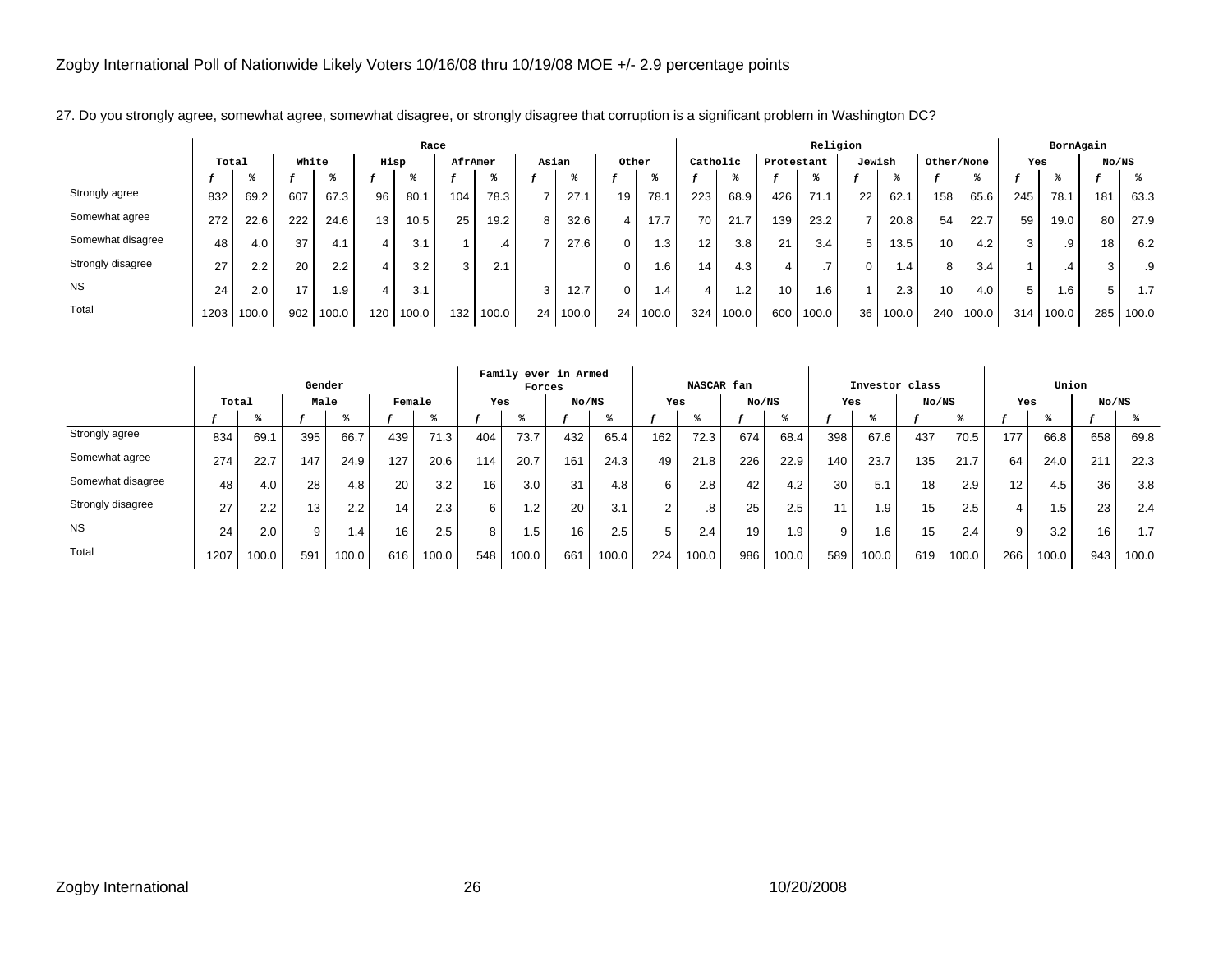|                   |       |       |              |       |           |                   | Income      |       |           |       |           |       |          |       |         |       |        | Status |       |       |       |       |
|-------------------|-------|-------|--------------|-------|-----------|-------------------|-------------|-------|-----------|-------|-----------|-------|----------|-------|---------|-------|--------|--------|-------|-------|-------|-------|
|                   | Total |       | $<$ \$25 $K$ |       | $$25-35K$ |                   | $$35 - 50K$ |       | $$50-75K$ |       | \$75-100K |       | $$100K+$ |       | Married |       | Single |        | D/W/S |       | Civil | union |
|                   |       |       |              |       |           |                   |             |       |           |       |           |       |          |       |         |       |        |        |       |       |       |       |
| Strongly agree    | 754   | 68.5  | 101          | 84.3  | 82        | 74.6              | 114.        | 65.5  | 169       | 71.7  | 114       | 65.9  | 174      | 60.2  | 571     | 71.0  | 120.   | 57.3   | 129   | 75.3  | 15    | 64.3  |
| Somewhat agree    | 260   | 23.6  | 9            | 7.4   | 21        | 19.0 <sub>1</sub> | 53          | 30.6  | 53        | 22.3  | 49        | 28.3  | 76       | 26.2  | 179     | 22.2  | 60     | 28.5   | 28    | 16.6  | 8     | 32.3  |
| Somewhat disagree | 40    | 3.6   | 3            | 2.2   | 5         | 4.8               | $\sim$      | 1.2   | $\sim$    | .9    |           | 3.8   | 21       | 7.2   | 24      | 2.9   | 20     | 9.5    | 5     | 2.7   |       |       |
| Strongly disagree | 27    | 2.4   |              | 6.0   |           | .9                | 4           | 2.2   | 4         | 1.8   |           |       | 10       | 3.6   | 15      | 1.9   | 4      | 2.0    | 6     | 3.4   |       | 3.4   |
| <b>NS</b>         | 21    | 1.9   |              |       |           |                   |             | .5    | 8         | 3.2   | 3         | 2.0   | 8        | 2.8   | 15      | 1.9   | 6      | 2.6    | 4     | 2.1   |       |       |
| Total             | 1102  | 100.0 | 120          | 100.0 | 110       | 100.0             | 174.        | 100.0 | 236       | 100.0 | 172       | 100.0 | 289      | 100.0 | 804     | 100.0 | 209    | 100.0  | 171   | 100.0 | 24    | 100.0 |

27. Do you strongly agree, somewhat agree, somewhat disagree, or strongly disagree that corruption is a significant problem in Washington DC?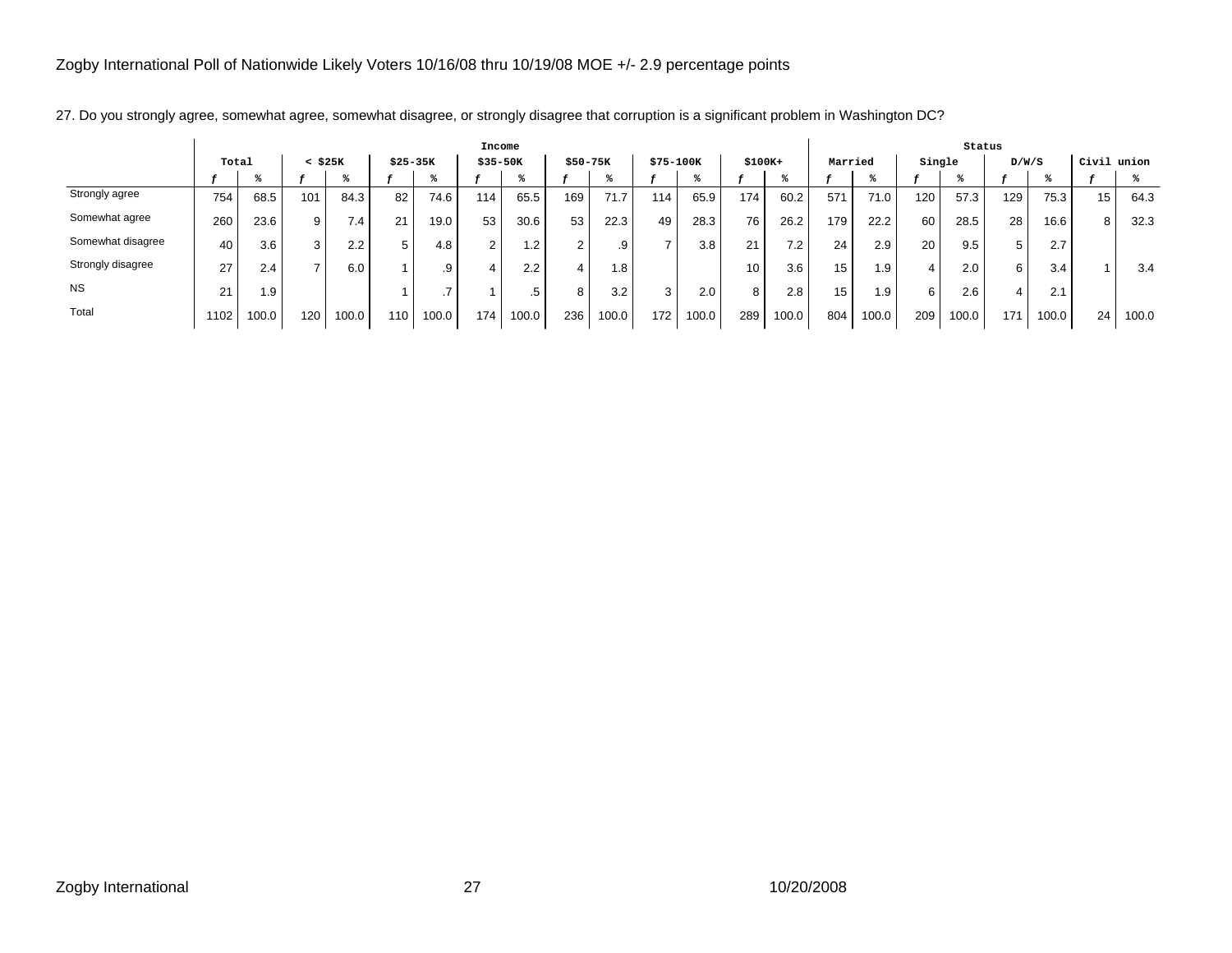|                   |       |       |      |       | Region          |       |         |       |      |       |            |                   | Party Recoded   |       |             |       |           |       |           | AgeGroup |           |       |                 |       |
|-------------------|-------|-------|------|-------|-----------------|-------|---------|-------|------|-------|------------|-------------------|-----------------|-------|-------------|-------|-----------|-------|-----------|----------|-----------|-------|-----------------|-------|
|                   | Total |       | East |       | South           |       | Central |       | West |       | Democratic |                   | Republican      |       | Independent |       | $18 - 29$ |       | $30 - 49$ |          | $50 - 64$ |       | $65+$           |       |
|                   |       |       |      |       |                 |       |         |       |      |       |            |                   |                 |       |             |       |           |       |           |          |           |       |                 |       |
| Strongly agree    | 575   | 47.5  | 114  | 41.0  | 166             | 52.7  | 184     | 49.1  | 110  | 45.5  | 125        | 27.2              | 309             | 71.0  | 140         | 44.5  | 74        | 34.7  | 232       | 47.3     | 150       | 52.0  | 113             | 55.5  |
| Somewhat agree    | 308   | 25.4  | 74   | 26.7  | 81              | 25.8  | 87      | 23.2  | 65   | 26.8  | 132        | 28.6              | 81              | 18.7  | 94          | 29.9  | 81        | 37.4  | 129       | 26.3     | 63        | 22.1  | 33              | 16.3  |
| Somewhat disagree | 153   | 12.7  | 32   | 11.5  | 31              | 9.8   | 58      | 15.3  | 33   | 13.5  | 82         | 17.9              | 21              | 4.7   | 50          | 16.0  | 35        | 16.7  | 61        | 12.5     | 33        | 11.5  | 22 <sub>1</sub> | 10.6  |
| Strongly disagree | 119   | 9.8   | 45   | 16.1  | 22              | 7.0   | 30      | 7.9   | 22   | 9.2   | 84         | 18.3 <sub>1</sub> | 13 <sub>1</sub> | 2.9   | 22          | 7.1   | 21        | 9.9   | 46        | 9.5      | 29        | 10.1  | 21              | 10.2  |
| <b>NS</b>         | 56    | 4.7   | 13   | 4.6   | 15 <sub>1</sub> | 4.6   | 17      | 4.5   | 12   | 5.0   | 37         | 8.0               | 12 <sup>°</sup> | 2.7   | 8           | 2.6   | 6.        | 2.6   | 22        | 4.5      | 12.       | 4.3   | 15              | 7.3   |
| Total             | 1211  | 100.0 | 279  | 100.0 | 315             | 100.0 | 375     | 100.0 | 242  | 100.0 | 460        | 100.0             | 436             | 100.0 | 315         | 100.0 | 216       | 100.0 | 492       | 100.0    | 288       | 100.0 | 2041            | 100.0 |

28. Do you strongly agree, somewhat agree, somewhat disagree, or strongly disagree with the following statement: Bigger government leads to more corruption?

|                   |       |            |           |       |           | AgeGroup-B |     |           |                 |       |                 |       |         |       | Ideology |                  |                  |       |        |          |        | Education |         |       |         |       |
|-------------------|-------|------------|-----------|-------|-----------|------------|-----|-----------|-----------------|-------|-----------------|-------|---------|-------|----------|------------------|------------------|-------|--------|----------|--------|-----------|---------|-------|---------|-------|
|                   | Total |            | $18 - 24$ |       | $25 - 34$ |            |     | $35 - 54$ | $55 - 69$       |       | $70+$           |       | Liberal |       | Moderate |                  | Conservati<br>ve |       | $<$ HS |          | HSGrad |           | SomeCol |       | College |       |
|                   |       |            |           |       |           |            |     |           |                 |       |                 |       |         |       |          |                  |                  |       |        |          |        |           |         |       |         |       |
| Strongly agree    | 569   | 47.4       | 29        | 27.7  | 97        | 45.9       | 234 | 48.1      | 134             | 50.8  | 75              | 56.2  | 69      | 20.7  | 105      | 33.4             | 383              | 72.4  | 24     | 64.9     | 121    | 60.2      | 173     | 48.1  | 256     | 41.9  |
| Somewhat agree    | 307   | 25.6       | 49        | 47.5  | 60        | 28.5       | 123 | 25.3      | 53              | 19.9  | 21              | 15.9  | 106     | 32.0  | 97       | 30.7             | 98               | 18.6  | 5      | 12.5     | 47     | 23.1      | 92      | 25.4  | 165     | 26.9  |
| Somewhat disagree | 151   | 12.6       | 16        | 15.0  | 24        | 11.3       | 66  | 13.5      | 31              | 11.6  | 15 <sub>1</sub> | 11.3  |         | 21.5  | 56       | 17.6             | 24               | 4.6   | 6      | 16.2     | 14     | 7.0       | 42      | 11.5  | 92      | 15.0  |
| Strongly disagree | 118   | 9.8        | 5         | 4.6   | 25        | 11.9       | 43  | 8.8       | 33              | 12.4  | 13 <sub>1</sub> | 9.4   | 68      | 20.6  | 35       | 10.9             | 11               | 2.2   |        | 3.8      | 9      | 4.4       | 33      | 9.3   | 75      | 12.3  |
| <b>NS</b>         | 55    | 4.6        | 6         | 5.3   | 5         | 2.4        | 21  | 4.3       | 14 <sub>1</sub> | 5.2   | 10 <sup>°</sup> | 7.2   | 17      | 5.2   | 23       | 7.4 <sub>1</sub> | 12               | 2.3   |        | 2.5      | 10     | 5.2       | 21      | 5.7   | 24      | 3.9   |
| Total             |       | 1199 100.0 | 104       | 100.0 | 211       | 100.0      | 487 | 100.0     | 264             | 100.0 | 133             | 100.0 | 331     | 100.0 | 316      | 100.0            | 529              | 100.0 |        | 37 100.0 | 201    | 100.0     | 361     | 100.0 | 611     | 100.0 |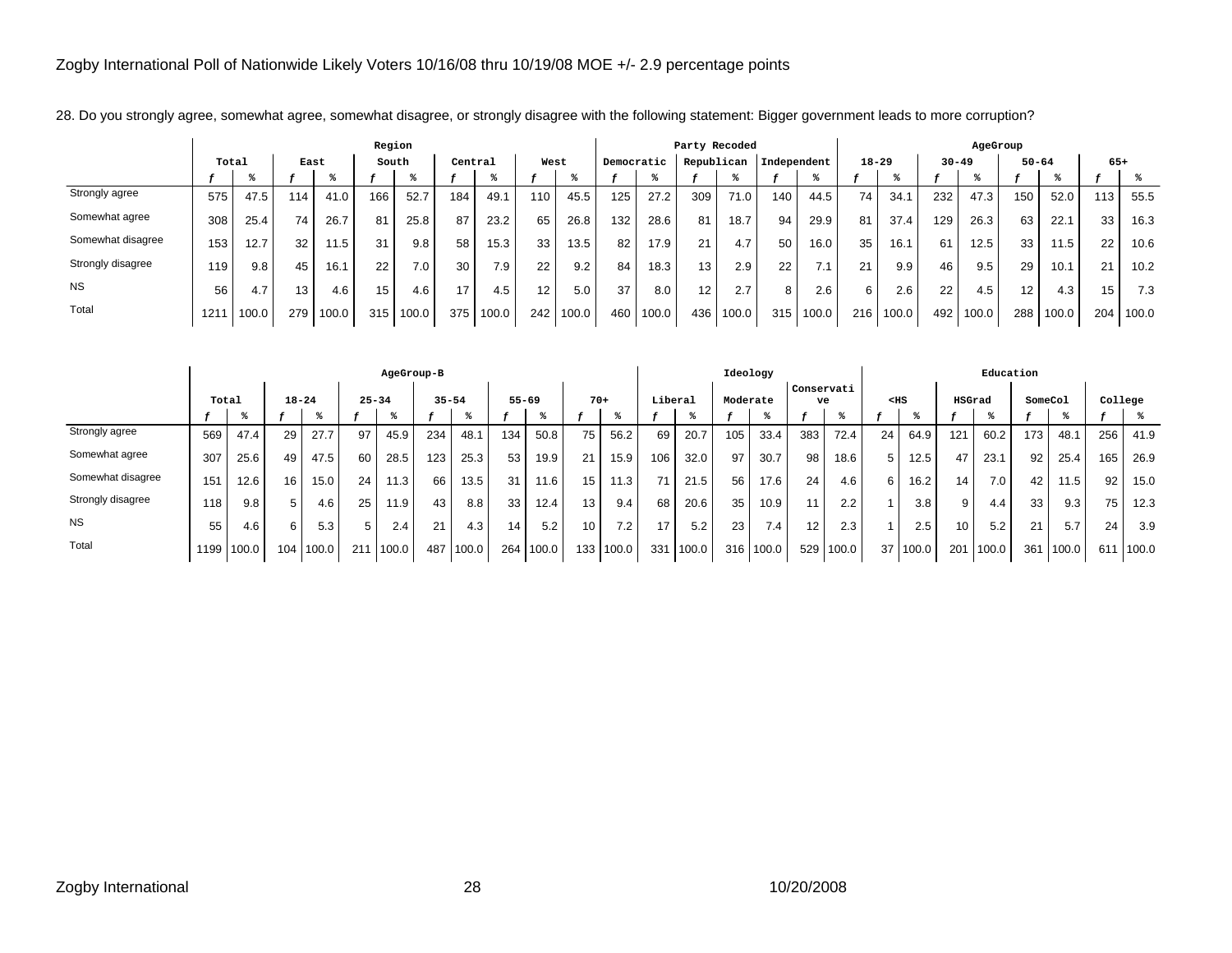|                   |       |       |       |       |      | Race  |         |       |       |       |                |       |          |       |            | Religion |                  |                   |            |       |                 | BornAgain |                 |       |
|-------------------|-------|-------|-------|-------|------|-------|---------|-------|-------|-------|----------------|-------|----------|-------|------------|----------|------------------|-------------------|------------|-------|-----------------|-----------|-----------------|-------|
|                   | Total |       | White |       | Hisp |       | AfrAmer |       | Asian |       | Other          |       | Catholic |       | Protestant |          | Jewish           |                   | Other/None |       | Yes             |           | No/NS           |       |
|                   |       |       |       |       |      |       |         |       |       |       |                |       |          |       |            |          |                  |                   |            |       |                 |           |                 |       |
| Strongly agree    | 571   | 47.5  | 464   | 51.4  | 51   | 42.4  | 45      | 34.3  | 2     | 6.4   | 9              | 37.0  | 145      | 44.9  | 339        | 56.4     | 9                | 25.3              | 78         | 32.5  | 206             | 65.5      | 133             | 46.6  |
| Somewhat agree    | 306   | 25.4  | 222   | 24.6  | 34   | 28.5  | 33      | 24.9  | 10.   | 42.7  |                | 27.2  | 91       | 28.1  | 140        | 23.3     |                  | 19.1              | 68         | 28.4  | 67              | 21.3      | 73 <sub>1</sub> | 25.7  |
| Somewhat disagree | 153   | 12.7  | 98    | 10.8  | 23   | 19.2  | 20      | 15.4  | 8     | 34.3  | 4              | 15.3  | 49       | 15.3  | 55         | 9.2      | 6                | 16.5 <sub>1</sub> | 41         | 16.9  | 16              | 5.2       | 39              | 13.7  |
| Strongly disagree | 117   | 9.7   | 82    | 9.1   |      | 5.4   | 25      | 18.8  |       |       | 3              | 14.0  | 24       | 7.4   | 46         | $7.6$ ,  | 12 <sup>12</sup> | 33.6              | 35         | 14.7  | 13              | 4.2       | 33              | 11.4  |
| <b>NS</b>         | 56    | 4.6   | 36    | 4.0   | 5    | 4.4   | 9       | 6.5   | 4     | 16.6  | $\overline{2}$ | 6.6   | 14.      | 4.4   | 20         | 3.4      | $\overline{2}$   | 5.6               | 18         | 7.3   | 12 <sup>2</sup> | 3.8       | 8               | 2.6   |
| Total             | 1203  | 100.0 | 902   | 100.0 | 120  | 100.0 | 132     | 100.0 | 24    | 100.0 | 24             | 100.0 | 324      | 100.0 | 600        | 100.0    | 36               | 100.0             | 240        | 100.0 | 314             | 100.0     | 285             | 100.0 |

28. Do you strongly agree, somewhat agree, somewhat disagree, or strongly disagree with the following statement: Bigger government leads to more corruption?

|                   |       |       | Gender |       |        |       |     | Family ever in Armed<br>Forces |       |       |     | NASCAR fan |       |       |     |       | Investor class |       |     | Union |       |       |
|-------------------|-------|-------|--------|-------|--------|-------|-----|--------------------------------|-------|-------|-----|------------|-------|-------|-----|-------|----------------|-------|-----|-------|-------|-------|
|                   | Total |       | Male   |       | Female |       | Yes |                                | No/NS |       | Yes |            | No/NS |       | Yes |       | No/NS          |       | Yes |       | No/NS |       |
|                   |       |       |        |       |        |       |     |                                |       |       |     |            |       |       |     |       |                |       |     |       |       |       |
| Strongly agree    | 574   | 47.5  | 314    | 53.0  | 260    | 42.3  | 299 | 54.6                           | 276   | 41.7  | 119 | 53.3       | 455   | 46.2  | 310 | 52.7  | 265            | 42.8  | 111 | 41.8  | 463   | 49.1  |
| Somewhat agree    | 308   | 25.5  | 129    | 21.9  | 178    | 28.9  | 107 | 19.6                           | 200   | 30.2  | 60  | 26.9       | 247   | 25.1  | 149 | 25.2  | 159            | 25.7  | 69  | 26.7  | 238   | 25.2  |
| Somewhat disagree | 152   | 12.6  | 72     | 12.2  | 80     | 13.0  | 66  | 12.1                           | 85    | 12.9  | 23  | 10.1       | 129   | 13.1  | 62  | 10.6  | 90             | 14.5  | 43  | 16.0  | 109   | 11.6  |
| Strongly disagree | 117   | 9.7   | 61     | 10.3  | 56     | 9.1   | 54  | 9.9                            | 64    | 9.8   | 14  | 6.2        | 105   | 10.7  | 44  | 7.4   | 73.            | 11.9  | 27  | 10.1  | 92    | 9.8   |
| <b>NS</b>         | 56    | 4.7   | 15     | 2.6   | 41     | 6.7   | 21  | 3.8                            | 36    | 5.4   | 8   | 3.5        | 49    | 4.9   | 24  | 4.1   | 32             | 5.2   | 16  | 5.9   | 41    | 4.3   |
| Total             | 1207  | 100.0 | 591    | 100.0 | 616    | 100.0 | 548 | 100.0                          | 661   | 100.0 | 224 | 100.0      | 986   | 100.0 | 589 | 100.0 | 619            | 100.0 | 266 | 100.0 | 943   | 100.0 |